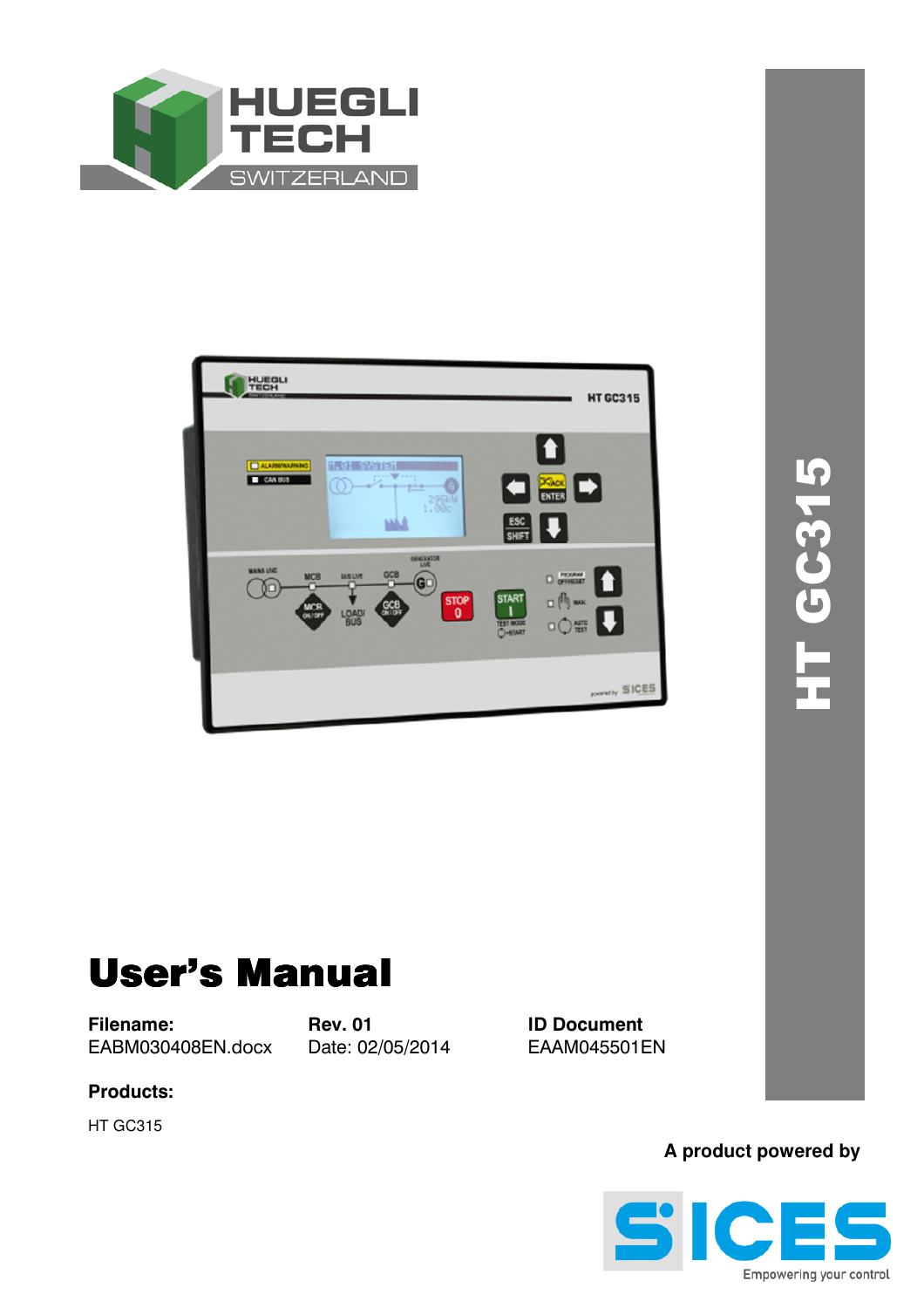



| 1                       |                                                                                                |  |  |  |  |  |  |  |
|-------------------------|------------------------------------------------------------------------------------------------|--|--|--|--|--|--|--|
| $\mathbf 2$             |                                                                                                |  |  |  |  |  |  |  |
| 3                       |                                                                                                |  |  |  |  |  |  |  |
| $\overline{\mathbf{4}}$ | 4.1<br>4.2<br>4.3<br>4.4<br>4.4.2<br>4.4.3<br>4.4.4<br>4.4.5<br>4.5<br>4.5.1<br>4.5.2<br>4.5.3 |  |  |  |  |  |  |  |
|                         | 4.5.4<br>4.5.5                                                                                 |  |  |  |  |  |  |  |
| 5                       | 5.1<br>5.2<br>5.3<br>5.4                                                                       |  |  |  |  |  |  |  |
| 6                       | 6.1<br>6.2                                                                                     |  |  |  |  |  |  |  |
| $\overline{7}$          | 7.1                                                                                            |  |  |  |  |  |  |  |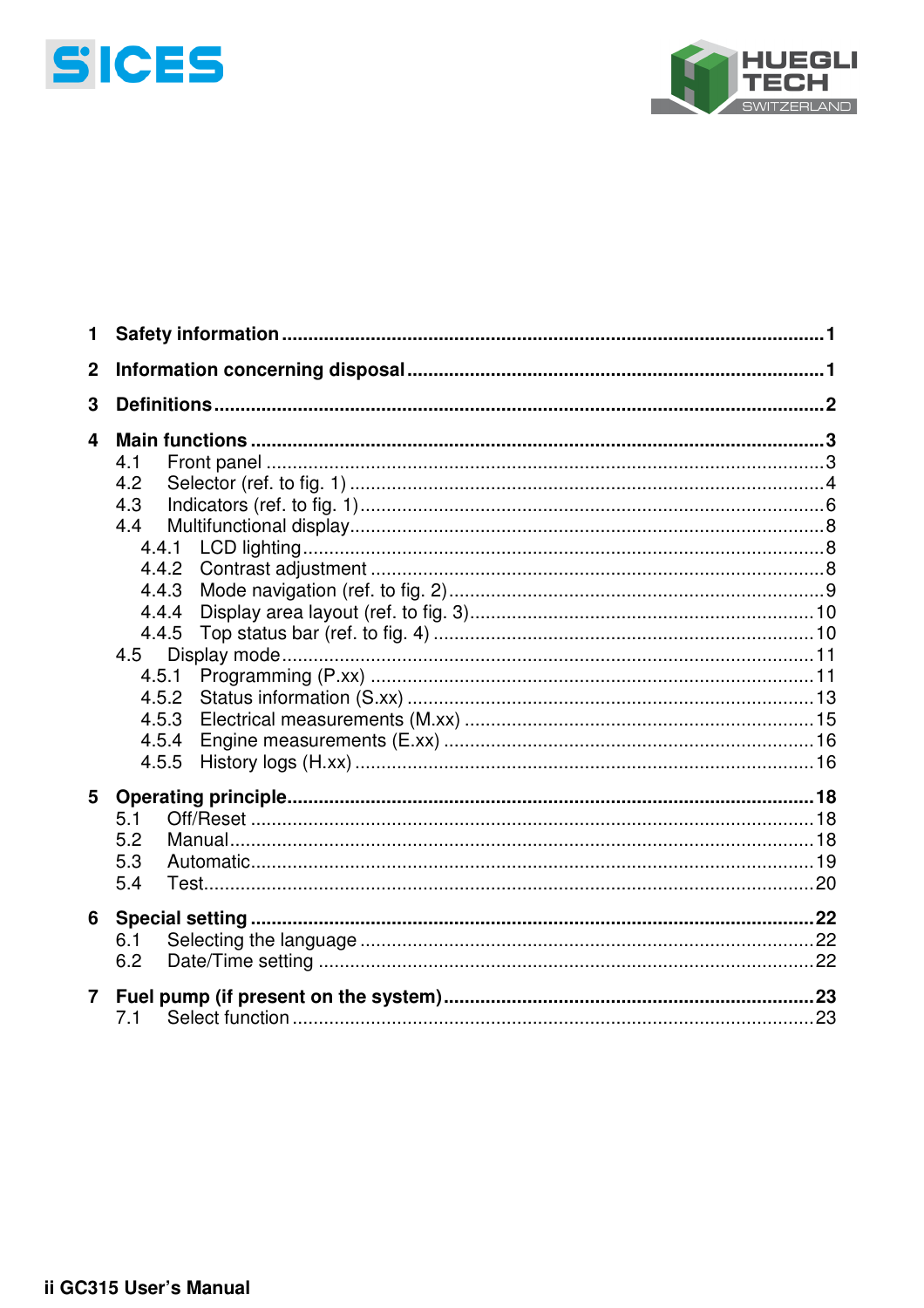



## **INTRODUCTION**

**The manual must always be kept in a safe place where it is readily available for quick reference.** 

- **The manual should be read carefully, and every paragraph understood by the operators and technicians doing routine and periodic maintenance.**
- **If the manual is lost or damaged, ask the installer/manufacturer for a copy, quoting the model, code, serial number and year of manufacture**

## **1 Safety information**

Many accidents are caused by poor knowledge and the non-observance of safety regulations, which must be observed when operating and/or servicing the machine. To prevent accidents, before using or servicing the machine you should read, understand and observe the precautions and warnings in this manual.

The following indications have been used to identify the safety messages in this manual:

**WARNING!** This indication is used in the safety messages for risks which, **unless avoided, can cause malfunction or damage to property or persons.**

 $\hat{\bm{l}}$  INFORMATION! This term implies the message provides information **useful for performing the current operation, or explanations or clarifications for procedures.** 

## **2 Information concerning disposal**

### **INFORMATION! on the disposal of old electrical and electronic equipment (applicable in European countries that have adopted separate waste collection systems).**



Products bearing the barred wheeled waste container symbol cannot be disposed of with normal urban waste. Old electrical and electronic equipment should be recycled in a facility authorized to process these items and dispose of the components. Contact your local authority for information on where and how to deliver such products to the authorized site nearest you. Proper recycling and disposal helps conserve resources and prevents detrimental effects for health and the environment.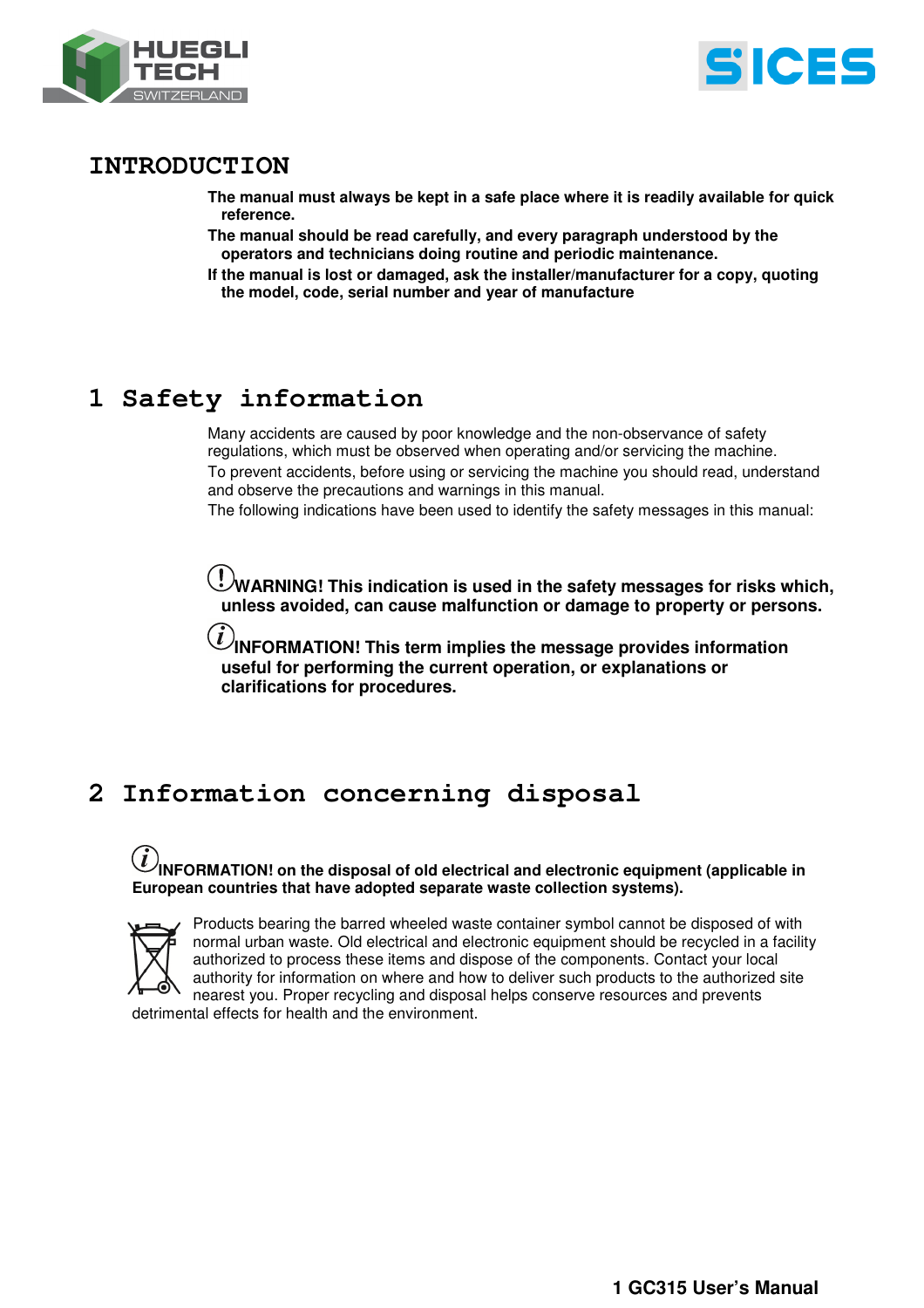



## **3 Definitions**

- **LOCKOUT** is used to indicate a fault that prevents the generator from operating and causes automatic and immediate emergency engine shutoff.
- **POWER-OFF** is used to indicate a fault that prevents the generator from operating and causes the standard automatic engine shutoff (including a cooling phase).
- **WARNING** is used to indicate a fault that requires the intervention of the operator without engine shutoff.
- **MAINS** Public power supply line.
- **GENERATOR** Electricity line that is connected to the alternator of the **Generator** set
- **LOAD** Electrical power supply line of the loads. This can be connected to the **Mains** or to the **Generator**
- **MCB** Switch or component to manage the switching between the **Mains** line and the **Load** line.
- **GCB** Switch or component to manage the switching between the **Generator** line and the **Load** line.
- **CANBUS**  Interface for the control and diagnostics of engines equipped with SAE J1939 or CanBus MTU interface.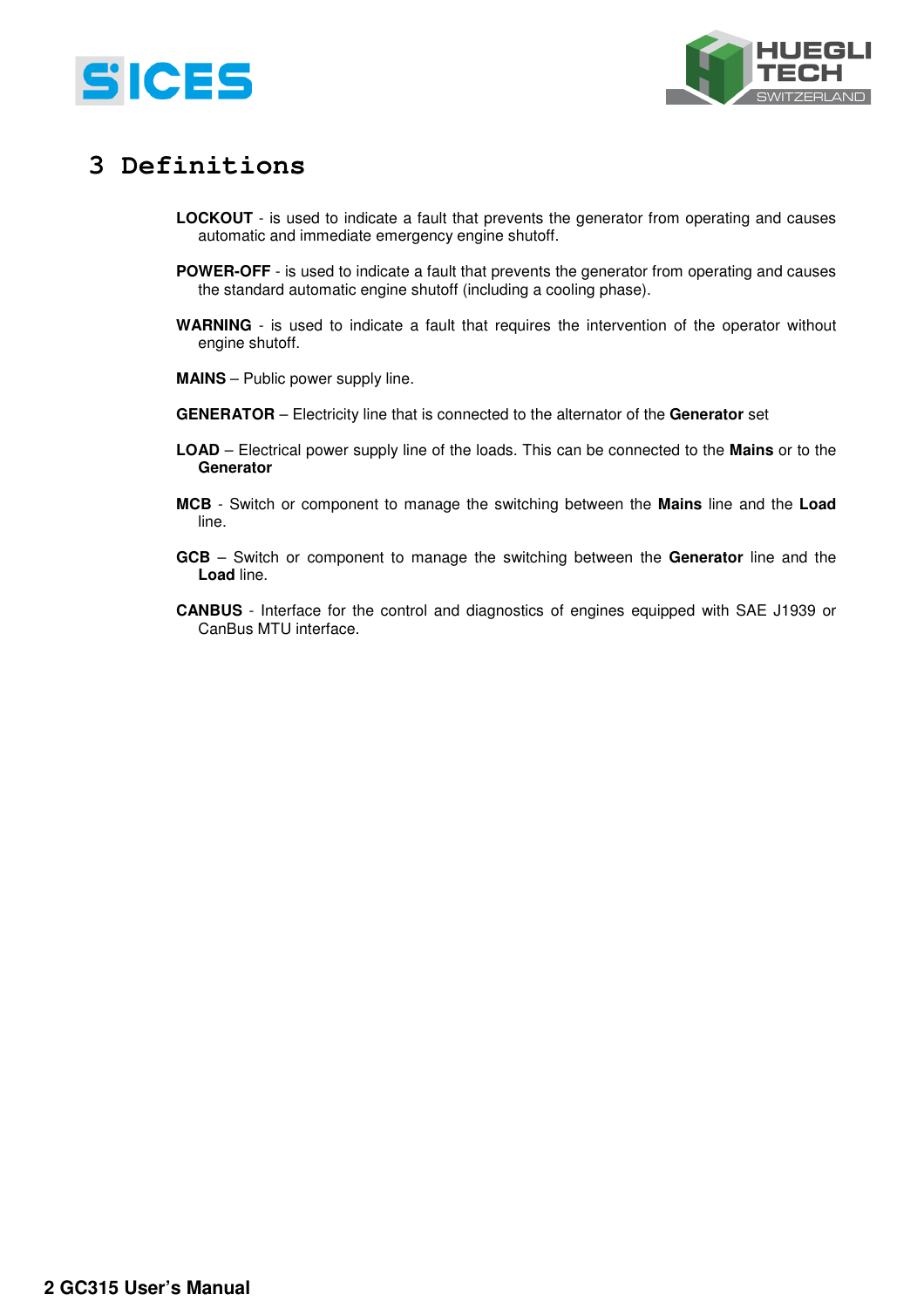



## **4 Main functions**

## **4.1 Front panel**



**Fig. 1 – Front Panel GC315** 

#### **KEY GC315 1 - Pushbuttons 2 - Indicators**

The controls consist of 12 buttons (**1a, 1b, 1c, 1d, 1e, 1f**).

The front panel also has some luminous indicators (**2a, 2b, 2c**).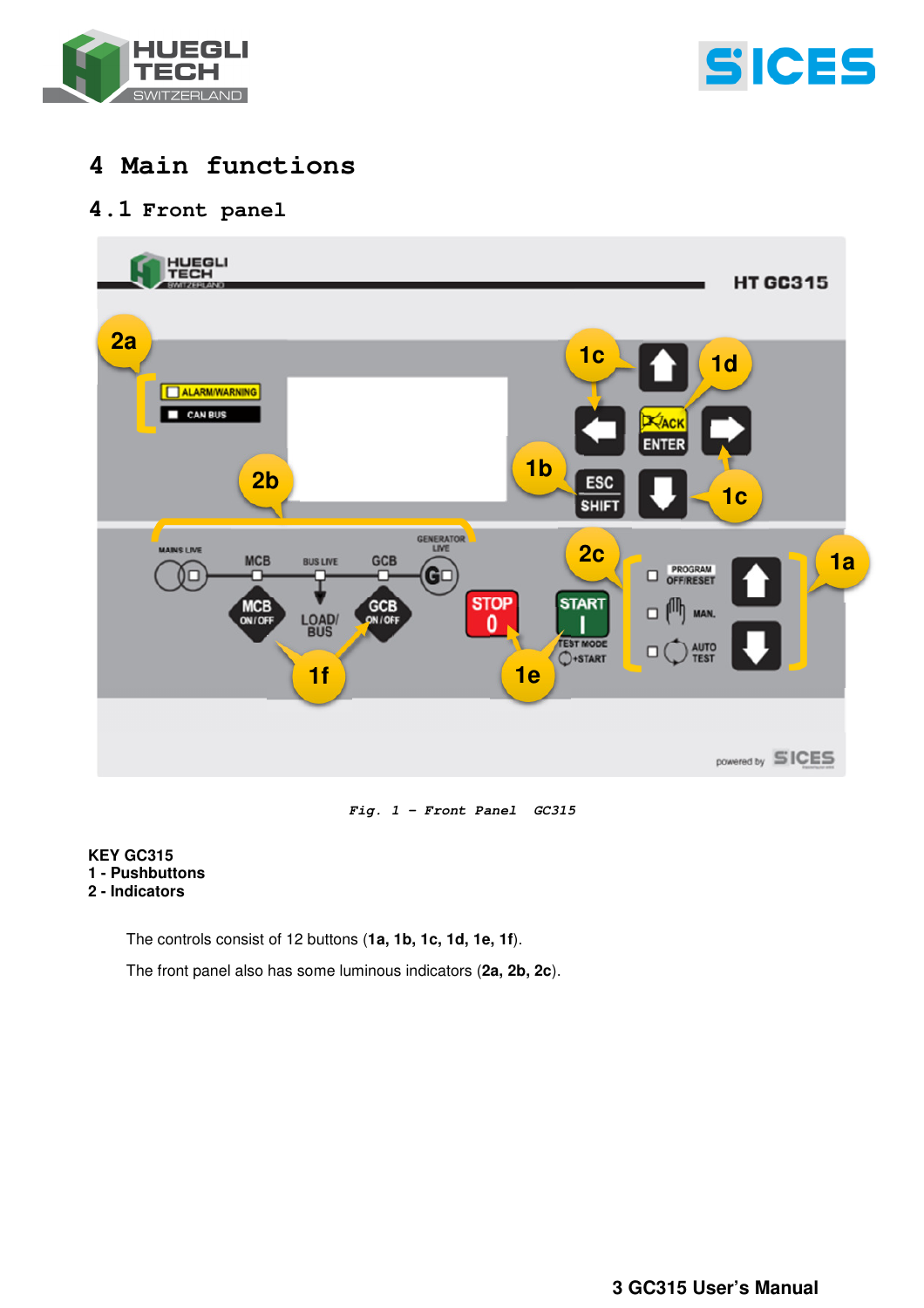



## **4.2 Selector (ref. to fig. 1)**

| <b>Pushbuttons</b>          |                                           | <b>Function</b>                                                                                                                                                                                                                                                                                                                                                                                                                                                                                                                                                                                                                                                       |  |  |  |  |
|-----------------------------|-------------------------------------------|-----------------------------------------------------------------------------------------------------------------------------------------------------------------------------------------------------------------------------------------------------------------------------------------------------------------------------------------------------------------------------------------------------------------------------------------------------------------------------------------------------------------------------------------------------------------------------------------------------------------------------------------------------------------------|--|--|--|--|
|                             | OFF/RESET<br><b>PROGRAM</b>               | The Generator is disabled; warnings and lockouts are cancelled.<br>You can program the parameters.                                                                                                                                                                                                                                                                                                                                                                                                                                                                                                                                                                    |  |  |  |  |
| MODE UP                     |                                           | The Gen-set control module is set for manual gen-set control.<br><b>START</b><br>Press the <b>START</b><br>button to start the engine.<br><b>STOP</b><br>$\mathbf{0}$                                                                                                                                                                                                                                                                                                                                                                                                                                                                                                 |  |  |  |  |
| $\mathbf{u}$                | <b>MAN</b><br>(Manual)                    | Press the STOP<br>button to stop the engine.<br>With the engine running and up to speed:                                                                                                                                                                                                                                                                                                                                                                                                                                                                                                                                                                              |  |  |  |  |
| $\overline{\mathbf{Q}}$     |                                           | Press the MCB<br>button for manual opening/closing control of Load<br>contactors on the <b>Mains</b> .                                                                                                                                                                                                                                                                                                                                                                                                                                                                                                                                                                |  |  |  |  |
| <b>MODE</b><br><b>DOWN</b>  |                                           | Press the GCB<br>button for manual opening/closing control of Load<br>contactors on the Generator.                                                                                                                                                                                                                                                                                                                                                                                                                                                                                                                                                                    |  |  |  |  |
| Ref. 1a                     | <b>AUTO</b><br>(Automatic)<br><b>TEST</b> | The Gen-set control module is set for the automatic management of the<br>Generator set operation, which trips in the event of voltage anomalies on<br>the Mains and automatically manages the switching of the Load line.<br><b>START</b><br>By pressing the <b>START</b><br>button it is possible to activate/deactivate the<br>TEST mode. This, unless configured differently, does not switch the Load<br>from the Mains to the Generator and vice-versa and the Load remains de-<br>energized during switching.<br><b>STOP</b><br>The STOP<br>button, causes the stop of the Generator if running and the<br>activation of a lockout unless configured otherwise. |  |  |  |  |
|                             | ESC<br><b>SHIFT</b>                       | In programming mode, it cancels the changes made to a variable value,<br>brings up the previous menu level, or exits programming mode. If it is<br>pressed for at least two seconds in any menu, you exit the programming<br>mode retaining the current menu position for further programming access.                                                                                                                                                                                                                                                                                                                                                                 |  |  |  |  |
| <b>Esc/SHIFT</b><br>Ref. 1b |                                           | <b>X</b> ACK<br>Depending on the selected page, if pressed together with the ENTER EVER<br>button for at least 5 seconds while in OFF/RESET mode, it can reset<br>counters to zero, reload default values of the programming parameters or<br>cancel history logs (in addition, the CANBUS equipped model allows to force<br>exit from BUS OFF mode). When used during the keyboard regulation<br>function, it aborts the function.                                                                                                                                                                                                                                   |  |  |  |  |
|                             |                                           | When HELP is available on the page, holding this button down displays the<br>HELP message on the bottom status bar.                                                                                                                                                                                                                                                                                                                                                                                                                                                                                                                                                   |  |  |  |  |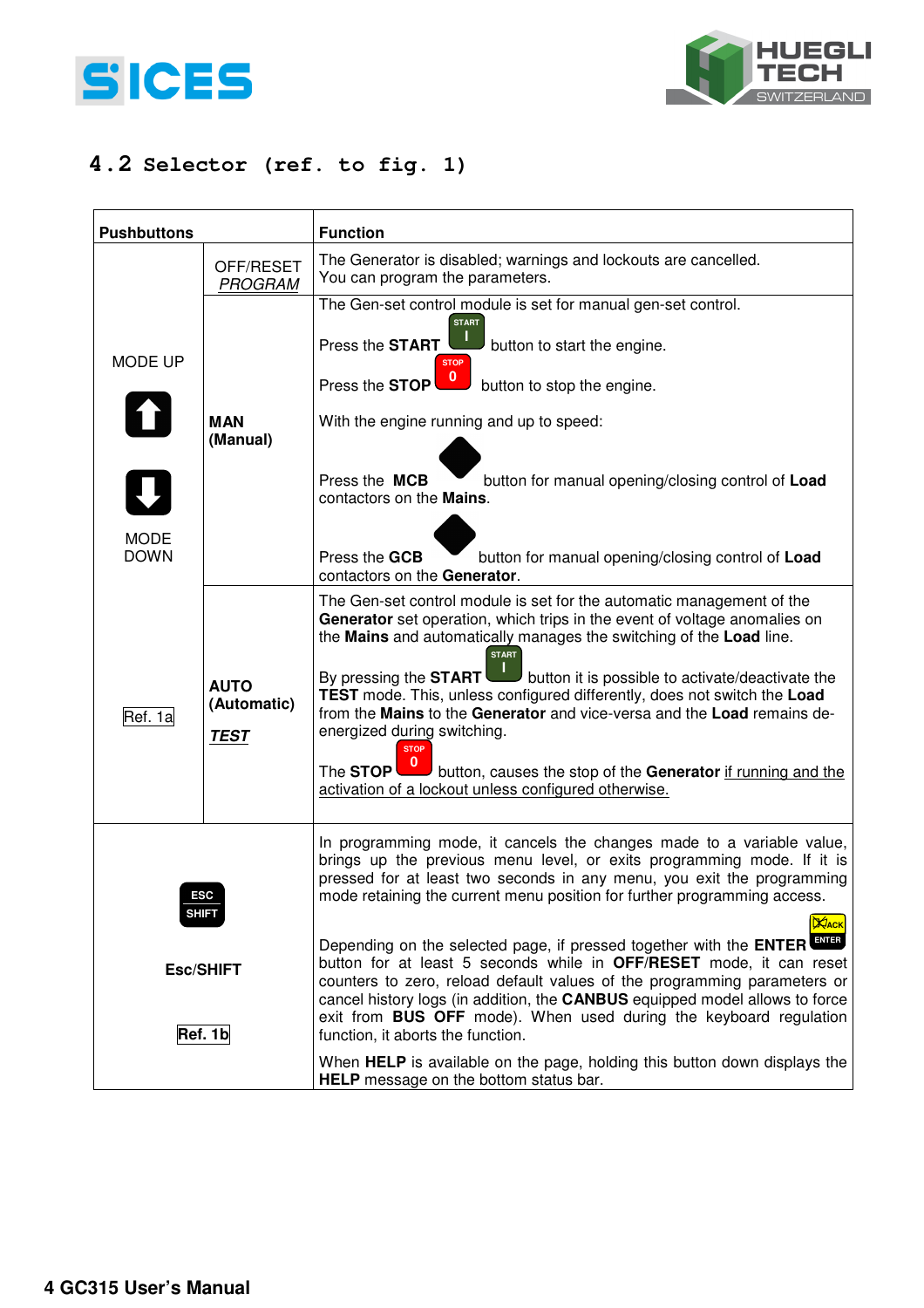



| <b>Pushbuttons</b><br><b>Function</b> |                                                                                                                                                                                                                                                                                                                                   |  |  |  |  |
|---------------------------------------|-----------------------------------------------------------------------------------------------------------------------------------------------------------------------------------------------------------------------------------------------------------------------------------------------------------------------------------|--|--|--|--|
|                                       | Navigation buttons of the multifunction display. These buttons let you select<br>the previous or next page on the display in all modes, except in the<br>PROGRAM mode.                                                                                                                                                            |  |  |  |  |
|                                       | In PROGRAM mode, they are used to position the cursor when entering the<br>strings. The horizontal navigation buttons, used in combination with the<br>ESC                                                                                                                                                                        |  |  |  |  |
|                                       | Esc/SHIFT SHIFT button, allow to adjust the contrast.<br>To decrease the contrast (lighten), press the combination of buttons                                                                                                                                                                                                     |  |  |  |  |
|                                       | $\frac{1}{\text{SHE}}$ + LEFT                                                                                                                                                                                                                                                                                                     |  |  |  |  |
|                                       | To increase the contrast (darken), press the combination of buttons<br>ESC                                                                                                                                                                                                                                                        |  |  |  |  |
| <b>LEFT/RIGHT</b>                     | $Esc/SHIFT$ $HIT$ + RIGHT                                                                                                                                                                                                                                                                                                         |  |  |  |  |
|                                       | In PROGRAM and HISTORY LOGS mode you can scroll the menus and the<br>variables/settings. You can increase/decrease the value of the variable to                                                                                                                                                                                   |  |  |  |  |
| Ref. 1c                               | <b>ESC</b><br>change the settings. Used in combination with the Esc/SHIFT SHET button<br>you can scroll through the menu ten entries at a time or increase/decrease<br>the variables ten units at a time.                                                                                                                         |  |  |  |  |
|                                       | In the PROGRAM menu, you can enter the programming mode and open a<br>submenu, change a variable or parameter, and confirm the operation.<br>In the LOG menu, you can activate the HISTORY LOG function and open<br>the selected log, "acknowledge" any EEPROM errors at power-up.                                                |  |  |  |  |
| <b>ENTER/ACK</b><br>Ref. 1d           | Upon the occurrence of an alarm or lockout, the pressing of the button<br>recognizes the presence of an error and turns off the siren. A further press of<br>the button resets any alarm signals if the operating conditions have returned<br>to normal. Lockout signals can only be reset by activating the "OFF/RESET"<br>mode. |  |  |  |  |
|                                       | The button is disabled in the "OFF/RESET", "AUTO" and "TEST" modes.                                                                                                                                                                                                                                                               |  |  |  |  |
| мсв<br><b>ON/OFF</b>                  | In "MAN" it is used to open and/or close the Mains contactor to the Load<br>line.                                                                                                                                                                                                                                                 |  |  |  |  |
| <b>MCB</b>                            | To open the Mains switch MCB, with the engine idle, press and hold the<br>"MCB" button for at least 5 seconds.                                                                                                                                                                                                                    |  |  |  |  |
| Ref. 1f                               |                                                                                                                                                                                                                                                                                                                                   |  |  |  |  |
|                                       | The button is disabled in the "OFF/RESET", "AUTO" and "TEST" modes.                                                                                                                                                                                                                                                               |  |  |  |  |
| <b>GCB</b><br>ON/OFF<br><b>GCB</b>    | In "MAN" it is used to open and/or close the Generator contactor to the<br>Load line. The closure of the Load line to the Generator is only possible if<br>the relative electrical measures are within tolerance range.                                                                                                           |  |  |  |  |
|                                       |                                                                                                                                                                                                                                                                                                                                   |  |  |  |  |
| Ref. 1f                               |                                                                                                                                                                                                                                                                                                                                   |  |  |  |  |
|                                       | In MAN mode it can be used to start the engine.                                                                                                                                                                                                                                                                                   |  |  |  |  |
|                                       | The button can be configured in two ways:<br>Fully manual (the starter motor is engaged all the time the button is pressed                                                                                                                                                                                                        |  |  |  |  |
| <b>START</b>                          | or until the engine running is detected).<br>Fully automatic (simply press and release the "START" button to activate an                                                                                                                                                                                                          |  |  |  |  |
| Ref. 1e                               | automatic start sequence. If the start is not successful, start failure<br>anomalies will not be reported. The "START" button must be pressed and                                                                                                                                                                                 |  |  |  |  |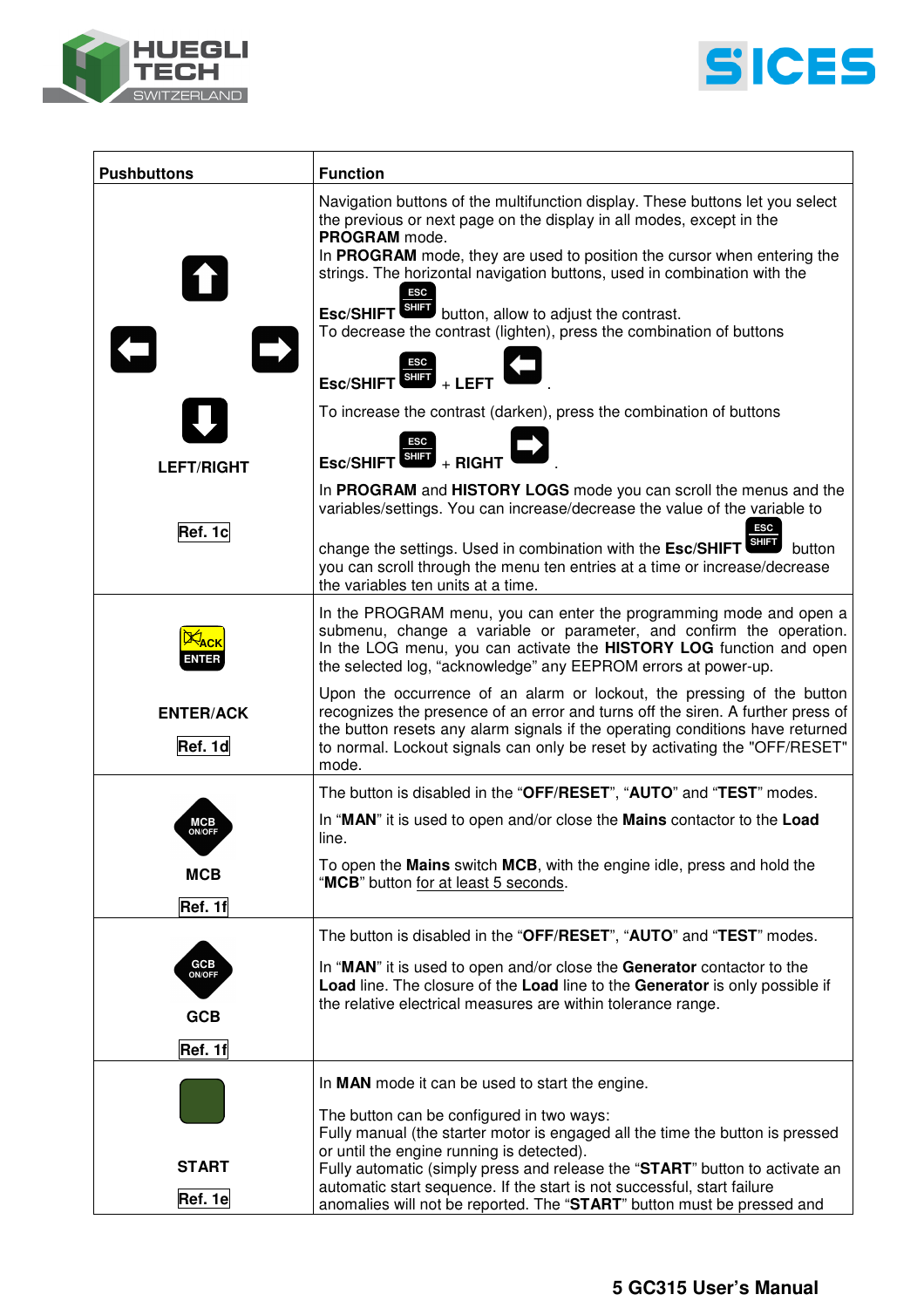



| <b>Pushbuttons</b>      | <b>Function</b>                                                                                                                                                                                                                                                                         |  |  |  |  |  |  |
|-------------------------|-----------------------------------------------------------------------------------------------------------------------------------------------------------------------------------------------------------------------------------------------------------------------------------------|--|--|--|--|--|--|
|                         | released again to perform a new start attempt.<br>In <b>AUTO</b> mode, it enables/disables the TEST status. When the Gen-set<br>control module is activated, keeping it pressed at the same time as the<br><b>STOP</b><br>button allows access to the special functions.<br><b>STOP</b> |  |  |  |  |  |  |
|                         |                                                                                                                                                                                                                                                                                         |  |  |  |  |  |  |
|                         | Used to control the stop of the engine in "MAN" mode.                                                                                                                                                                                                                                   |  |  |  |  |  |  |
|                         | The button can be configured in two ways:                                                                                                                                                                                                                                               |  |  |  |  |  |  |
| <b>STOP</b><br>$\bf{0}$ | Stop of the engine in AUTO, TEST or REMOTE START mode with<br>1)<br>the activation of a lockout.                                                                                                                                                                                        |  |  |  |  |  |  |
| <b>STOP</b>             | No function. The enabling of the button in <b>AUTO</b> , TEST or<br>2)<br><b>REMOTE START</b> is irrelevant.                                                                                                                                                                            |  |  |  |  |  |  |
| Ref. 1e                 | Pressed with the Gen-set control module in <b>OFF/RESET</b> mode, runs the<br><b>LAMP TEST</b> on all the indicator lights. When the Gen-set control module is<br><b>START</b>                                                                                                          |  |  |  |  |  |  |
|                         | activated, keeping it pressed at the same time as the <b>START</b><br>button<br>allows access to the special functions.                                                                                                                                                                 |  |  |  |  |  |  |

## **4.3 Indicators (ref. to fig. 1)**

| ℩⊏⊏<br>LED | LED steady ON | LED flashing |
|------------|---------------|--------------|
|            |               |              |

|  |                             | Signalling                         |        | <b>Function</b>                                                                                  |  |
|--|-----------------------------|------------------------------------|--------|--------------------------------------------------------------------------------------------------|--|
|  | <b>PROGRAM</b>              |                                    | $\Box$ | Indicates that the operation mode is OFF/RESET                                                   |  |
|  | <b>PFF/RESET</b><br>Ref. 2c | <b>PROGRAM</b><br><b>OFF/RESET</b> | o      | Indicates that you are accessing the PROGRAMMING menu                                            |  |
|  |                             |                                    | □      | The Gen-set control module is in another operating mode.                                         |  |
|  | MAN.<br>Ref. 2c             | <b>MANUAL</b>                      | ⊡      | Indicates that the operation mode is MANUAL                                                      |  |
|  |                             |                                    | □      | The Gen-set control module is in another operating mode.                                         |  |
|  | AUTO                        | TFST<br><b>AUTO</b><br><b>TEST</b> | ⊡      | Indicates that the operation mode is AUTOMATIC                                                   |  |
|  |                             |                                    | 回      | Flashing at 50% indicates that the operating mode is TEST                                        |  |
|  |                             |                                    |        | Flashing at 90% indicates that the operating mode is REMOTE<br>START.                            |  |
|  | Ref. 2c                     |                                    | $\Box$ | The Gen-set control module is in another operating mode.                                         |  |
|  | <b>ALARM</b><br>Ref. 2a     | <b>ALARM</b>                       | ⊡      | Indicates the presence of at least one lockout or power-off.                                     |  |
|  |                             |                                    | 回      | Signals at least one warning which has not yet been<br>acknowledged with the "ACK/ENTER" button. |  |
|  |                             |                                    | E      | No warnings.                                                                                     |  |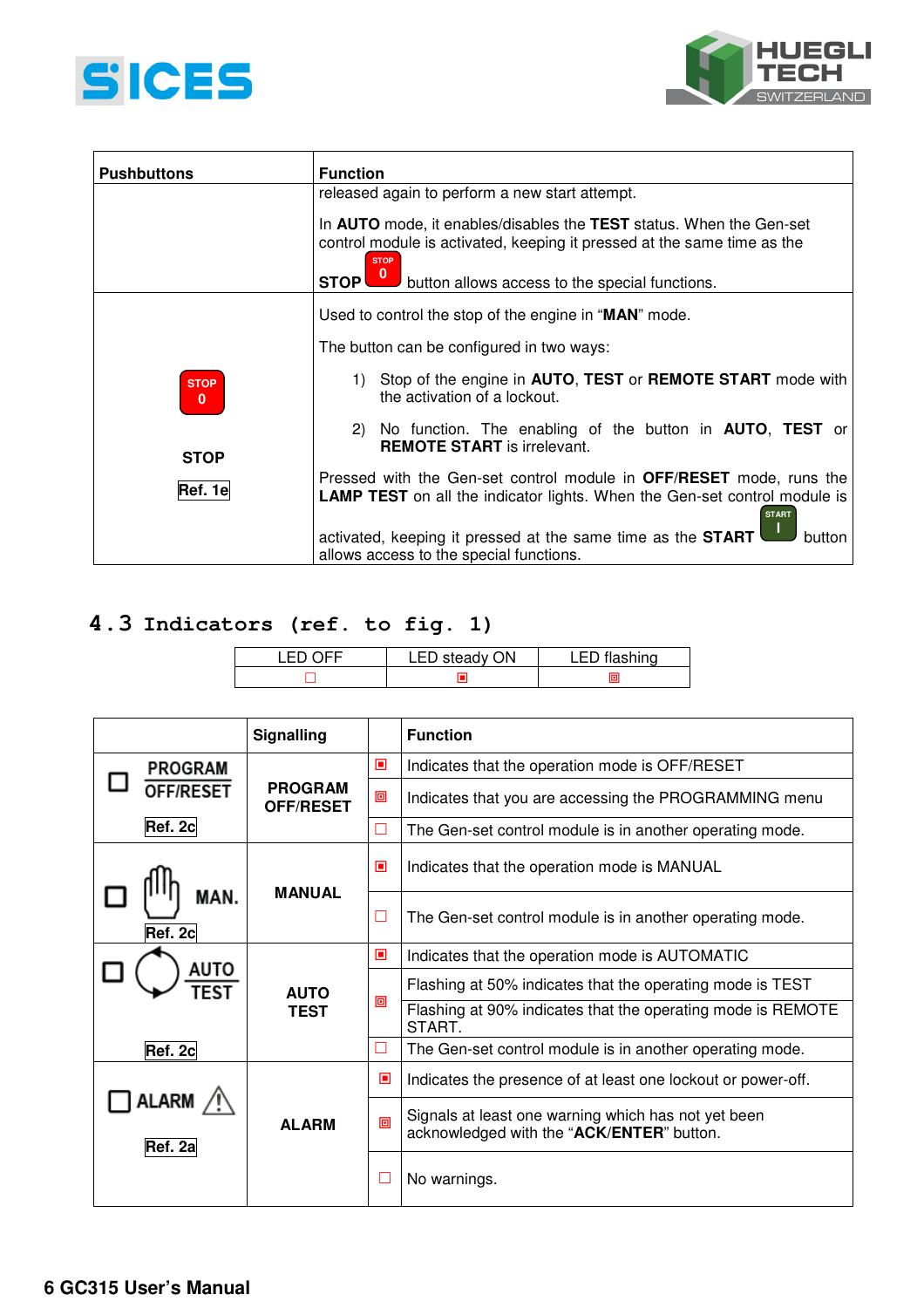



| Signalling        |                                       |        | <b>Function</b>                                                                                                             |  |
|-------------------|---------------------------------------|--------|-----------------------------------------------------------------------------------------------------------------------------|--|
|                   | <b>INTERFACE</b><br><b>ECU STATUS</b> | $\Box$ | Signals that the CAN-BUS interface is active and in ERROR-<br>ACTIVE mode. (J1939 o MTU).                                   |  |
| <b>CAN BUS</b>    |                                       | 圓      | Flashing at 25% ON signals a COM error (J1939 or MTU): the<br>port is in ERROR-PASSIVE mode.                                |  |
| Ref. 2a           |                                       |        | Flashing at 75% ON signals a COM error (J1939 or MTU): the<br>port is in <b>BUS-OFF</b> mode.                               |  |
|                   |                                       | H      | Indicates that the CAN-BUS has been disabled.                                                                               |  |
| <b>MAINS LIVE</b> |                                       | ▣      | Mains power is ON and stable in the tolerance range.<br>The MAINS SIMULATION digital input is enabled from the set<br>time. |  |
|                   |                                       | O      | The Mains power is OFF.<br>The MAINS SIMULATION digital input is disabled.                                                  |  |
|                   | <b>MAINS LIVE</b>                     | 回      | Flashes at 50% during transition between the previous two<br>states.                                                        |  |
| Ref. 2b           |                                       |        | Flashing at 25% the Mains power is on but below the tolerance<br>range.                                                     |  |
|                   |                                       |        | Flashing at 75% the Mains power is on but over the tolerance<br>range.                                                      |  |
| <b>GENERATOR</b>  | <b>GENERATOR</b><br><b>LIVE</b>       | $\Box$ | Generator voltage and frequency are present and stead within<br>the tolerance range.                                        |  |
| <b>LIVE</b>       |                                       | ш      | Generator voltage and frequency are not present.                                                                            |  |
|                   |                                       | 回      | Flashes at 50% during transition between the previous two<br>states.                                                        |  |
|                   |                                       |        | Flashing at 25% the Mains power and frequency are on but<br>below the tolerance range.                                      |  |
| Ref. 2b           |                                       |        | Flashing at 75% the Mains power and frequency are on but<br>over the tolerance range.                                       |  |
| MCB               |                                       | ⊔      | The MCB switch is opened.                                                                                                   |  |
|                   |                                       | ▣      | The MCB switch is closed.                                                                                                   |  |
| Ref. 2b           |                                       | 回      | Flashes at 25% ON if open after a closing command.                                                                          |  |
|                   | <b>MCB</b>                            |        | Flashing at 75% ON if closed after an opening command.                                                                      |  |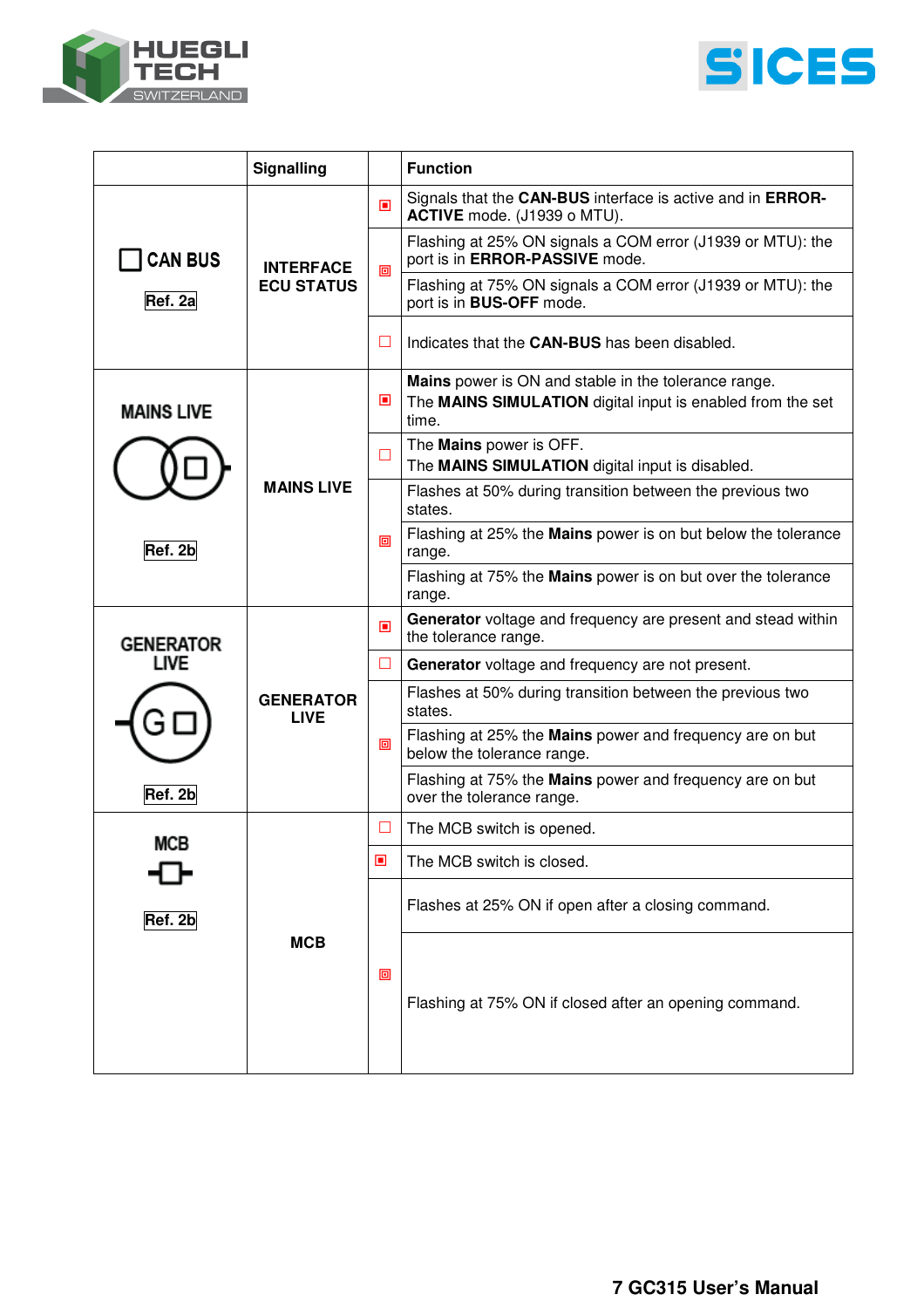



**ESC** 

|                                                 |            | $\Box$ | Signals <b>BUS</b> line ON.                                            |  |
|-------------------------------------------------|------------|--------|------------------------------------------------------------------------|--|
| <b>BUS LIVE</b>                                 |            |        | Signals <b>BUS</b> line OFF.                                           |  |
| <b>BUSLIVE</b><br>LOAD<br><b>BUS</b><br>Ref. 2b |            | 回      | Flashing at 50% if the BUS line voltage is outside tolerance<br>range. |  |
|                                                 |            |        | The GCB switch is opened.                                              |  |
| <b>GCB</b>                                      |            | □      |                                                                        |  |
|                                                 |            | ▣      | The GCB switch is closed.                                              |  |
|                                                 | <b>GCB</b> |        |                                                                        |  |
|                                                 |            |        | Flashes at 25% ON if open after a closing command.                     |  |
|                                                 |            | 回      | Flashing at 75% ON if closed after an opening command.                 |  |
| Ref. 2b                                         |            |        | ٠                                                                      |  |

## **4.4 Multifunctional display**

### **4.4.1 LCD lighting**

The backlight lamp is managed by the Gen-set control module, which switches off the backlight after a programmable time (**P.492**) if no buttons are pressed in the meantime.

Press any button to switch the lamp ON again, (we recommend using the Esc/SHIFT **SHIFT** button as it has no function when used alone). This function can be disabled by setting parameter **P.492** to 0.

### **4.4.2 Contrast adjustment**

Depending on the environmental temperature conditions, the contrast may require adjustment in order to view the display correctly.

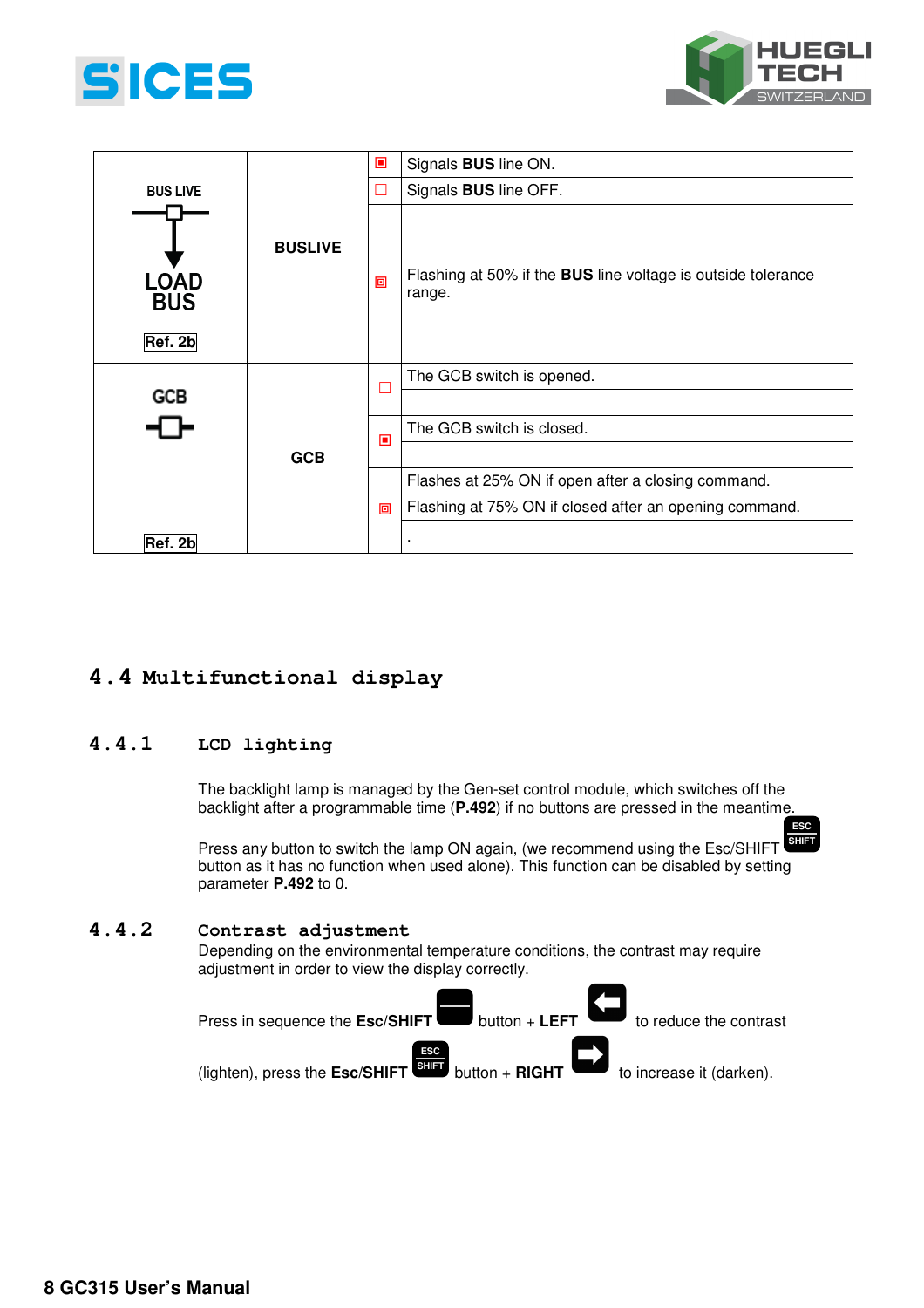



#### **4.4.3 Mode navigation (ref. to fig. 2)**

The display has different display modes with various pages.

| Mode               | Description             | Page identifier |
|--------------------|-------------------------|-----------------|
| <b>PROGRAMMING</b> | Programming             | P.XX            |
| <b>STATUS</b>      | Status information      | S.XX            |
| <b>SYSTEM</b>      | Electrical measurements | M.XX            |
| <b>ENGINE</b>      | Engine measurements     | E.XX            |
| <b>HISTORY</b>     | History logs            | H.XX            |

## Generally, navigation between modes takes place via buttons **UP Ref. 1c** and





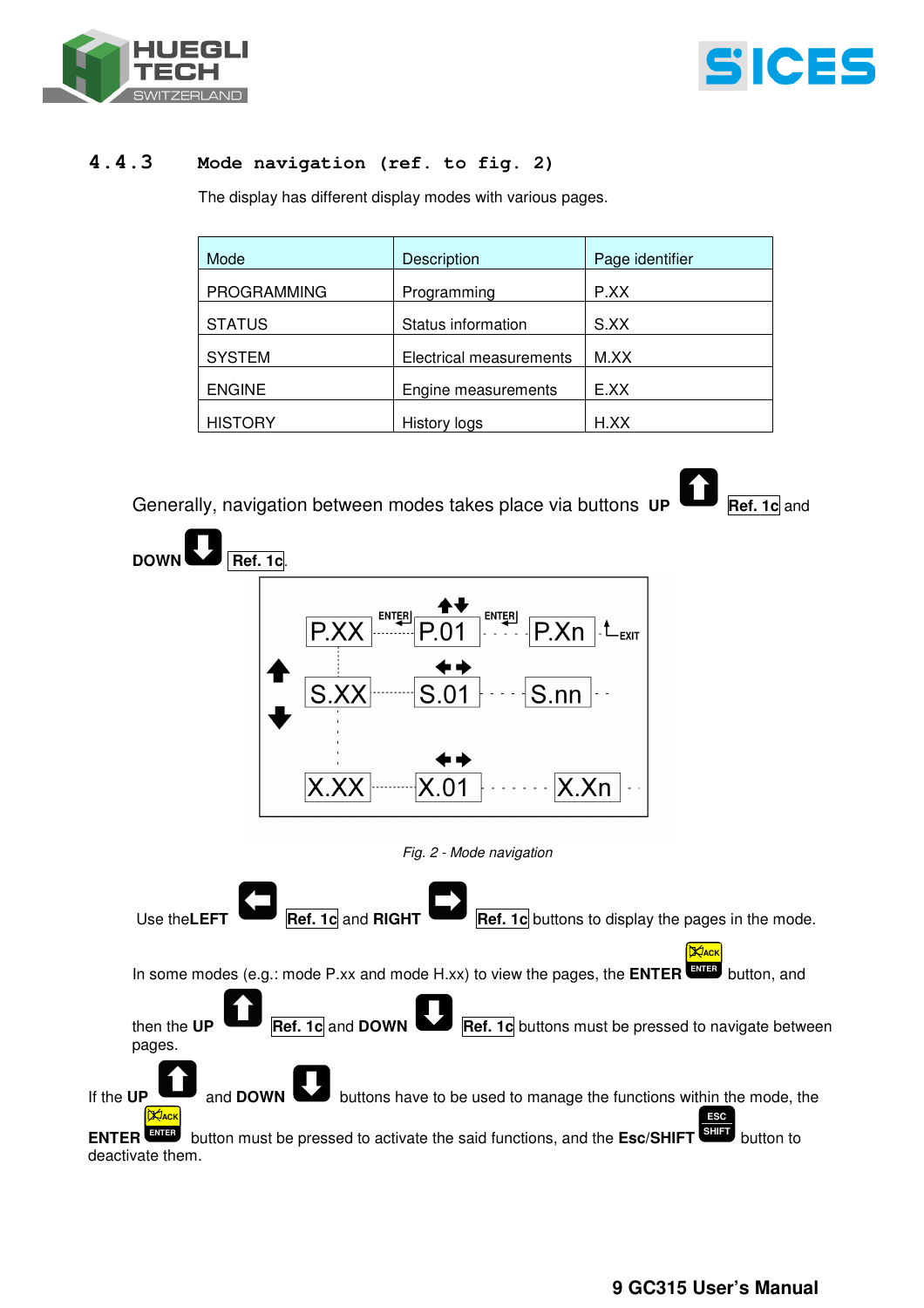



### **4.4.4 Display area layout (ref. to fig. 3)**



*Fig. 3 - Display areas* 

### **4.4.5 Top status bar (ref. to fig. 4)**

The top status bar contains information on navigation, times and/or some status information.





**ESC** 

The current mode is shown in the relevant field of the top status bar (**1a**).

The mode identifier (**1a**), and the page identifier (**1b**) identify and refer to the page so there is no chance of error.

The system status **(2)** displays part of the information of page **S.01**(STATUS) that is useful to the operator, as it can be displayed even if other pages or display mode are being accessed.

In some pages, pressing the Esc/SHIFT SHIFT button replaces the upper status bar with a System

**ESC** 

Status message all the time the button is held down. By double clicking the Esc/SHIFT **SHIFT** button, the upper status bar is replaced with a **System Status** message so long as you remain on that page. If the message is unavailable, the bar is cleared and restored when the button is released.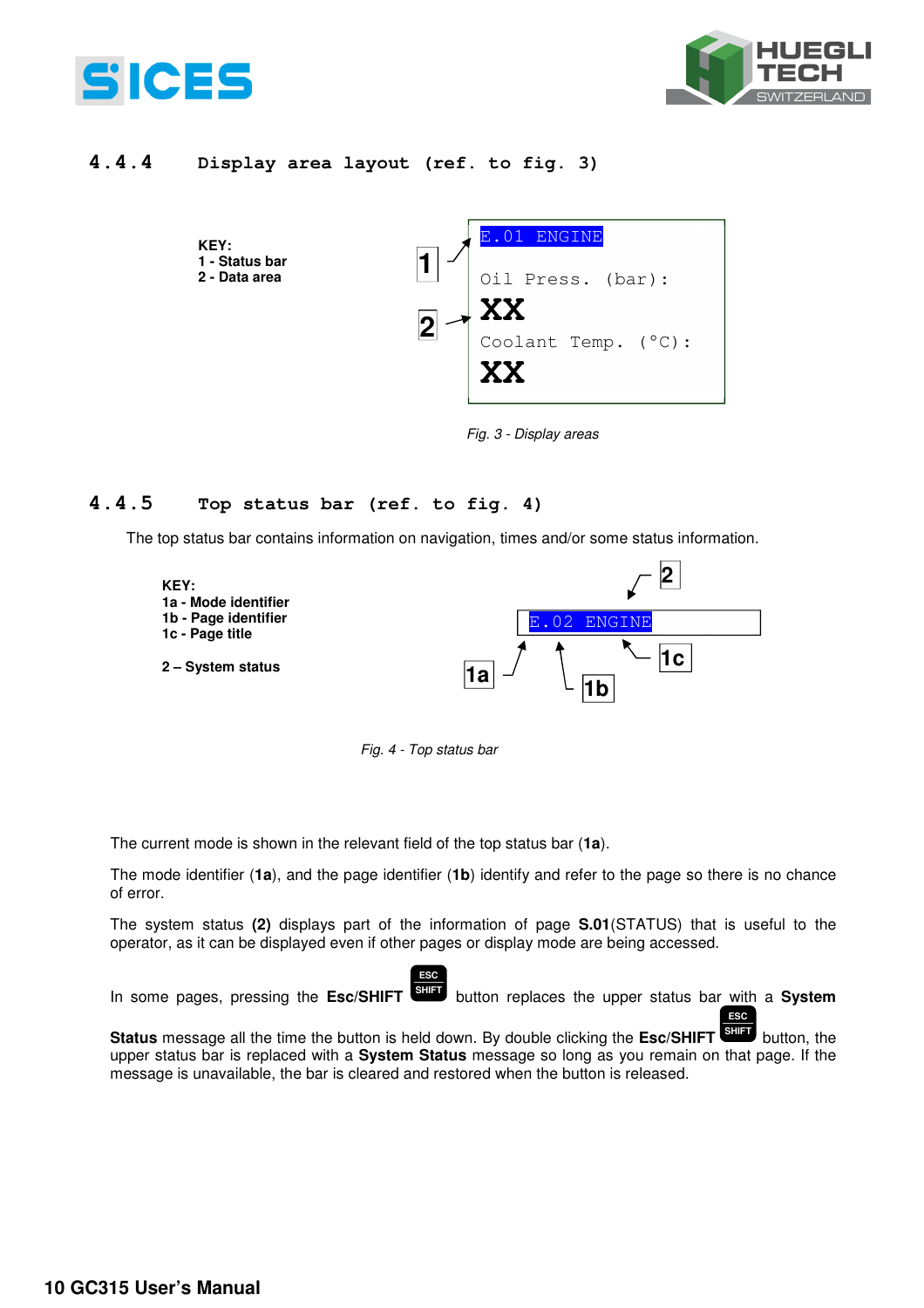



## **4.5 Display mode**

#### **4.5.1 Programming (P.xx)**

**WARNING! Assigning an incorrect value to one or more parameters can cause malfunctions, damage to things or injury to people. The parameters must only be changed by qualified personnel. Parameters may be password protected (see par. Access codes)** 

This mode lets you display and change the programming parameters.



*Fig. 3 - Display areas* 

- Each programming parameter **Ref. 3** has a 4-digit numeric code (e.g. **P.0133**) to identify the variables regardless of the language used. The current value of the parameter is displayed below the description **Ref.4**.
- The first line **Ref.2**, below the upper status bar, allows to identify the current menu using the ID number of the menu and the associated text. A pair of numbers is displayed on the right of this line, 2/ 06 in the example in **fig. 3**.

 The first indicates which entry in the menu is selected or which page is displayed, the seconds indicates how many entries or pages can be displayed in the current menu/submenu.

#### **4.5.1.1 Access codes**

Access to the parameters programming mode can be controlled by 3 different **PASSWORD** levels, which are listed in order of priority.

- **1. Manufacturer password**
- **2. Installer password**
- **3. User password**

**If the password is lost, you can reconfigure it using a higher level password. Contact our service centre if the "MANUFACTURER" password is lost.** 

Enter the authentication password on page **1.1.1.Authentication**. To access, enter the various menus and submenus following the path: **PROGRAMMING**, **1. SYSTEM**, **1.1 Safety** , **1.1.1. Authentication** 

The (**000-Access Code**) page of the **Safety 1/02** menu requires the setting of the access code if one or more passwords have been assigned.

The Password/s can be modified or cancelled (authentication level or lower) in submenu **1.1.2 Password**, after being authenticated with the password.

If a password is set to 0, it is not assigned and not required.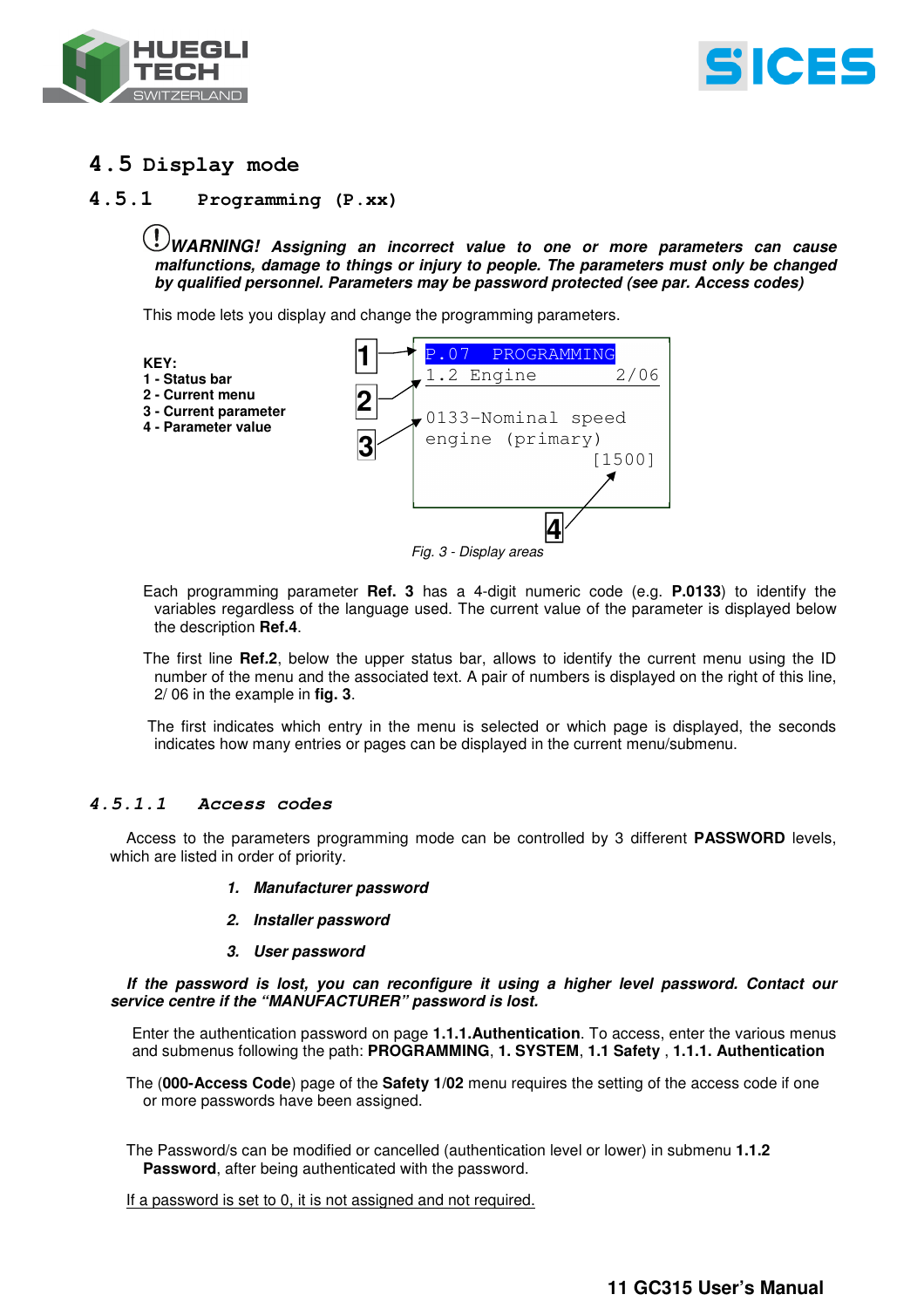



The **USER** can only display and change the User Password.

The **INSTALLER** can change the **User Password** and the **Installer Password**.

#### The **MANUFACTURER** can display and **change all three passwords.**

In programming mode, if the page for changing the password isn't displayed when the Password is **ESC** 

entered, press **Esc/SHIFT** to return to the previous menu and try opening the page again. **SHIFT**

The set access code remains in the memory for about 10 minutes after programming has been completed. After that it must be entered again to access the programming mode.

**ACK**

#### **4.5.1.2 Setting the parameters**

In the **PROGRAMMING** page, enable the mode with the **ACK/ENTER** WILD button. Use the **UP <b>Ref.** 1a and **DOWN Ref. 1a** navigation buttons to select a menu and **ACK/ENTER** to open it. Select the variable or submenu with the **UP Ref. 1a** and **DOWN** Ref. 1a navigation buttons. Pressing ACK/ENTER<sup>LIMES</sup> when there are no submenus, displays the page of variables for the menu entry. The value of the variable is displayed in square brackets, for example: [0400] To change the variable, press **ACK/ENTER** ; the square brackets [...] will flash. Use the **UP Ref. 1a** and **DOWN Ref. 1a** navigation buttons to modify the value and press **ACK/ENTER** to confirm or **Esc/SHIFT** to cancel the modification. The variation of the parameters requires the "**OFF/RESET"** operating mode. Some parameters can also be modified with operating modes different than "**OFF/RESET"**.  **ENTER ENTER ACK ACK ENTER ACK ESC SHIFT** to cancel the modification.

If it is not permitted to change a value in any condition, it will be represented in the following manner:<400> showing that the parameter cannot be changed in this status.

**ESC** 

To exit the programming menu, use the **Esc/SHIFT** button. **SHIFT**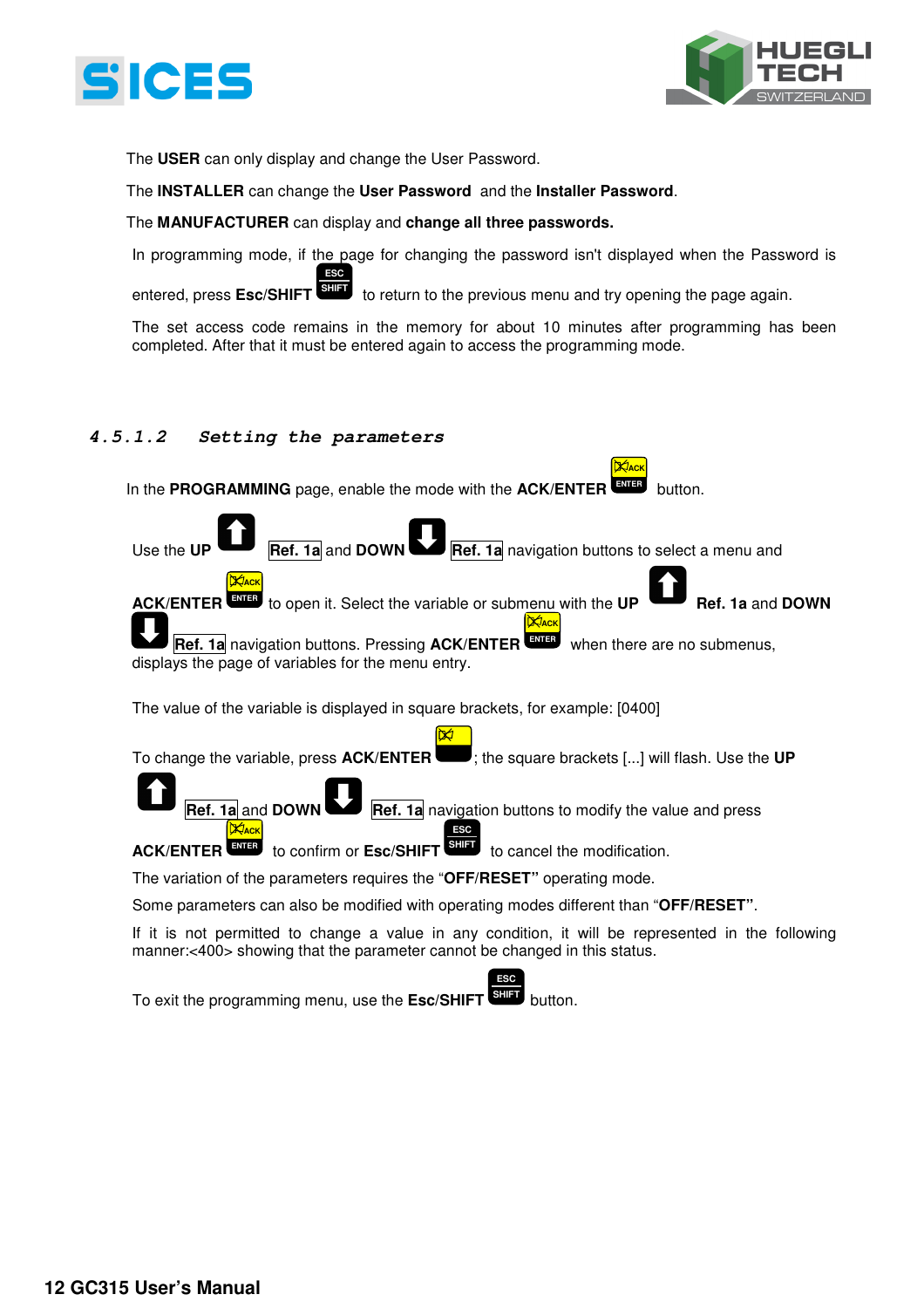



#### **4.5.1.3 How to input string value**

Some parameters require the setting or modification of the alphanumeric strings.

In this case, pressing **ACK/ENTER** makes the square brackets [...] around the variable flash, and a cursor appears under the first character of the string.



#### **4.5.1.4 Direct access to the previous page**

You can open the last programming page displayed directly. This is possible if, when exiting programming mode, instead of going back though the menus until you exit programming, you hold

for approximately 2 seconds. down Esc/SHIFT<sup>SHIFT</sup>

**ESC** 

The same is true when accessing the programming mode after Gen-set has automatically exited programming. This occurs if, for 60 consecutive seconds, no operations are performed on the programming or if the operating mode is changed to "**MAN"** or "**AUTO"**

#### **4.5.1.5 Alarms and protection parameters**

Protections and alarms can generally be configured using dedicated variables. Generally, the trip time can also be configured.

**Setting the trip time of the parameters to 0 disables the protection.**

#### **4.5.2 Status information (S.xx)**

In this way, information on the system status is provided. You can scroll through the various pages using



Page **S.01 (STATUS)** shows system status information. Part of this information is shown on the top status bar.

The alarms page **S.02 (ANOMALIES)** is displayed automatically in the case of an anomaly.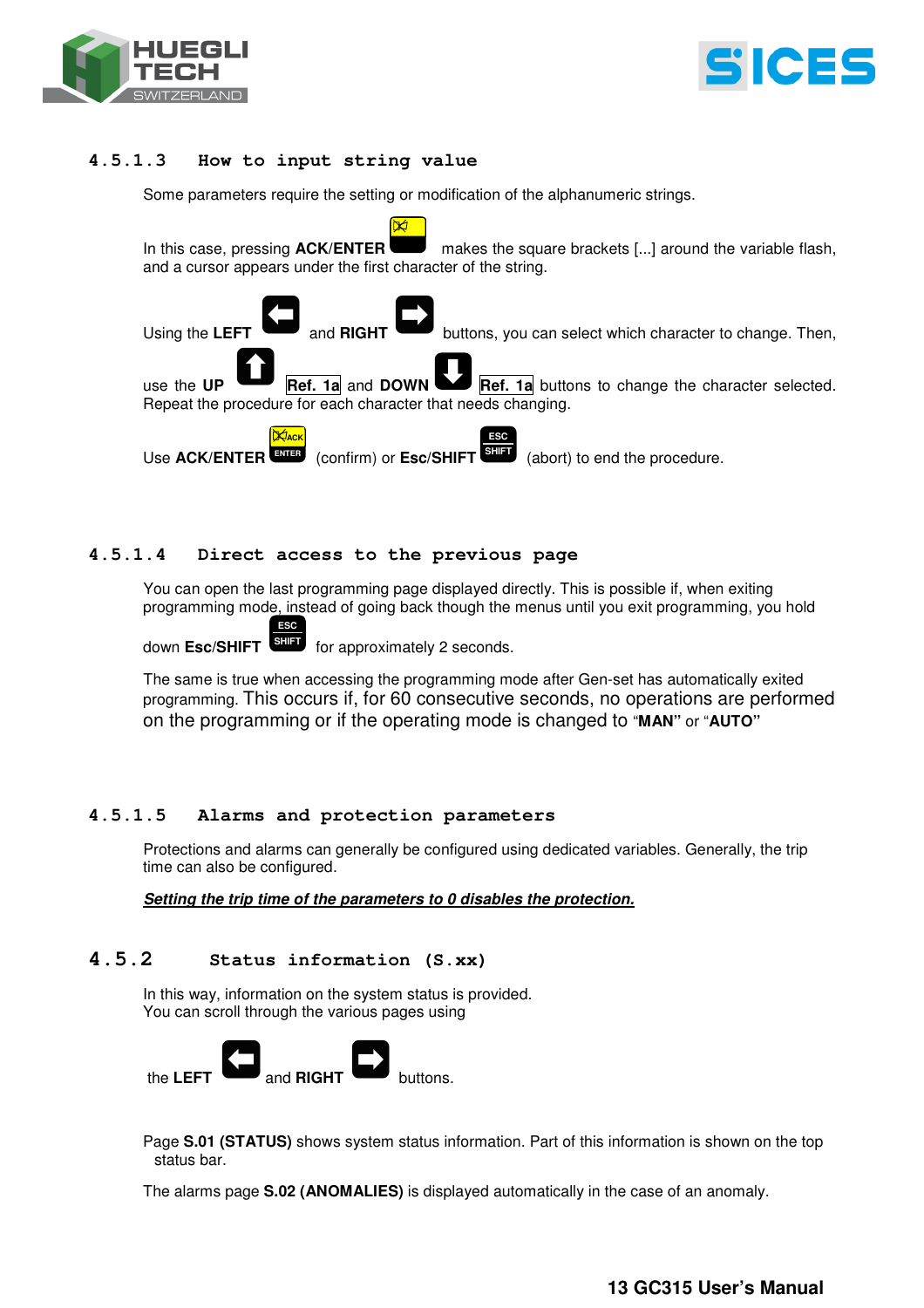



- The **S.03 (SERIAL COMMUNICATION)** page is dedicated to the status of the serial communication. In the case of operating errors, check the information in this page. When using a **GSM** modem, the phone company and radio signal are also shown.
- The **S.04 (ETHERNET)** (available only with **GC315/ETH** mode) page displays the communication status with the Ethernet network, the IP address configured and the MAC Address factory set to the device.
- The **S.05 (CAN-BUS)** page displays the engine CANBUS communication status. This page also contains the diagnostic information on engines with the **J1939** or **MTU** interface.
	- **communication status** of bus.
		- There are three possible indications:
		- **ERROR-ACTIVE:** normal operation
		- **ERROR-PASSIVE:** communication is working despite faults (errors).
		- **BUS-OFF:** Gen-set has interrupted the connection to the bus due to too many errors.

Communication error counters display. If the condition causing the malfunction has been eliminated, you can force exit from the BUS-OFF condition on this page by pressing the button for five seconds.



- **engine diagnostic codes**, in accordance with standard SAE J1939 or MTU specifications. In the case of the J1939 standard, when a signal is present the SPN and FMI fault's codes, the number of occurrences (OC), a specific diagnostic code of the family of engines (DTC), and an explanatory text are displayed. For MTU engines the SPN, FMI and OC are not shown, but the DTC code and an alphanumeric description are always displayed.

The engine diagnostic codes are stored (even if the engine removes them) until the

yellow/red CanBus indicator light warning is acknowledged with the **ACK/ENTER ENTER** button.  **ACK**

- The **S.06 (GEN-SET)** page displays the specific information of the Gen-set: language set, date/time, serial number (ID code), firmware revision.
- Pages **S.07**, **S.08** and **S.09 GENERAL STATUS 1,2,3** are for the display of the general status of the digital inputs.

Digital inputs assigned as Warnings, Lockouts or Power-offs do not come under this category. The generic status functions, and the display priority of the same in the pages are pre-assigned when configuring the system parameters.

- The **S.10 FUEL PUMP** page (available only if the fuel pump management output is configured) contains information and commands for the fuel pumps.
- Pages **S.11, S.12 (DIGITAL INPUTS)** respectively display the status of the digital inputs of the Genset and expansion modules (available only if one or more **DITEL** expansion modules are installed on the system).



Pressing the **ACK/ENTER** button, scrolls through three different pages (**LOGIC STATE, PHYSICAL STATE, BY FUNCTION**), showing the acquisition of digital inputs:

- **LOGIC STATE**: The input's logic state (active or inactive) used by the Gen-set in the management of the operating sequence.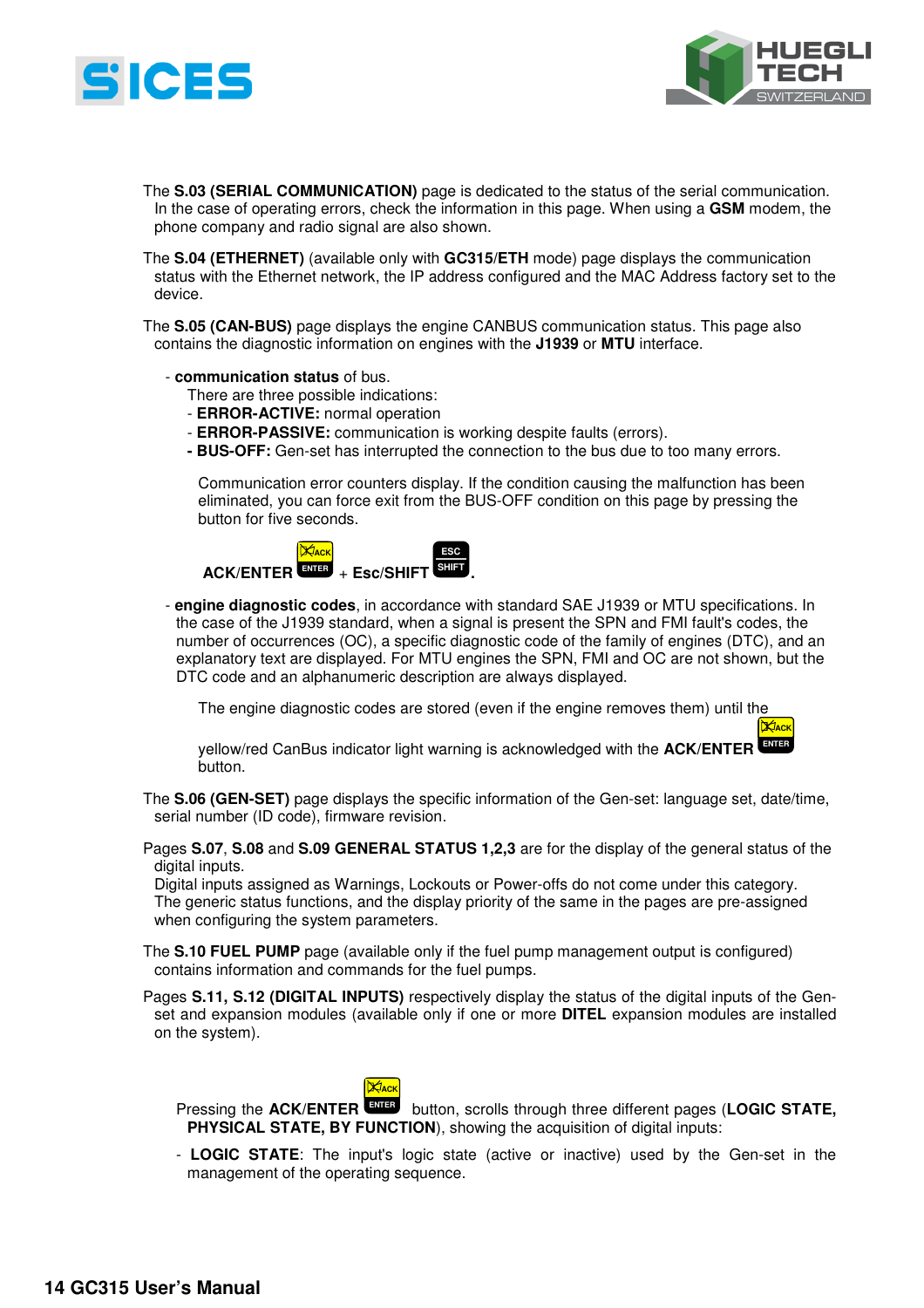



- **PHYSICAL STATE**: Electrical level (active or inactive, or high or low) actually present on the input; this can be the opposite in comparison to the corresponding logic state. Displayed in negative.
- **BY FUNCTION**: Display of the status of the main events, related to the digital inputs of the Gen-set and configured **DITEL** modules.

Pages **S.13, S.14 (DIGITAL OUTPUTS)** respectively display the status of the digital outputs of the Gen-set and expansion modules (available only if one or more **DITEL** expansion modules are installed on the system).



Pressing the **ACK/ENTER** , button, scrolls through three different pages **(LOGIC STATE, PHYSICAL STATE, BY FUNCTION),** showing the status of the digital inputs:

- **LOGIC STATE**: The output's logic state (active or inactive) controlled by the Gen-set in the management of the operating sequence.
- **PHYSICAL STATE**: Electrical level (active or inactive, or high or low) actually present on the output; this can be the opposite in comparison to the corresponding logic state. Displayed in negative.

- **BY FUNCTION**: Displays the main states of the digital outputs.

Page **S.15 (ANALOG INPUTS 1)** displays the value of the Gen-set control module's analog inputs.

Page **S.16 (ANALOG INPUTS 2)** displays the value of the expansion module's analog inputs. The page is available only if one or more **DITEMP** or **DIGRIN** modules are installed in the system.

Page **S.17 (ANALOG INPUTS 3)** displays the value of the expansion module's analog inputs. The page is available only if the **DIVIT** expansion module is installed in the system.

The **S.18 (ANALOG OUTPUTS)** page displays the analogue output value of the **DANOUT** expansion module. The page is available only if the **DANOUT** expansion module is installed in the system.

#### **4.5.3 Electrical measurements (M.xx)**

You can scroll through the various pages using



This mode displays all the information on the measurements taken by the Gen-set control module on the electric lines.

Page **M.01 (SYSTEM)** displays a wiring diagram of the system. The states of the switches, the **MAINS**, the **GENERATOR** and the electrical values depend on the system configuration.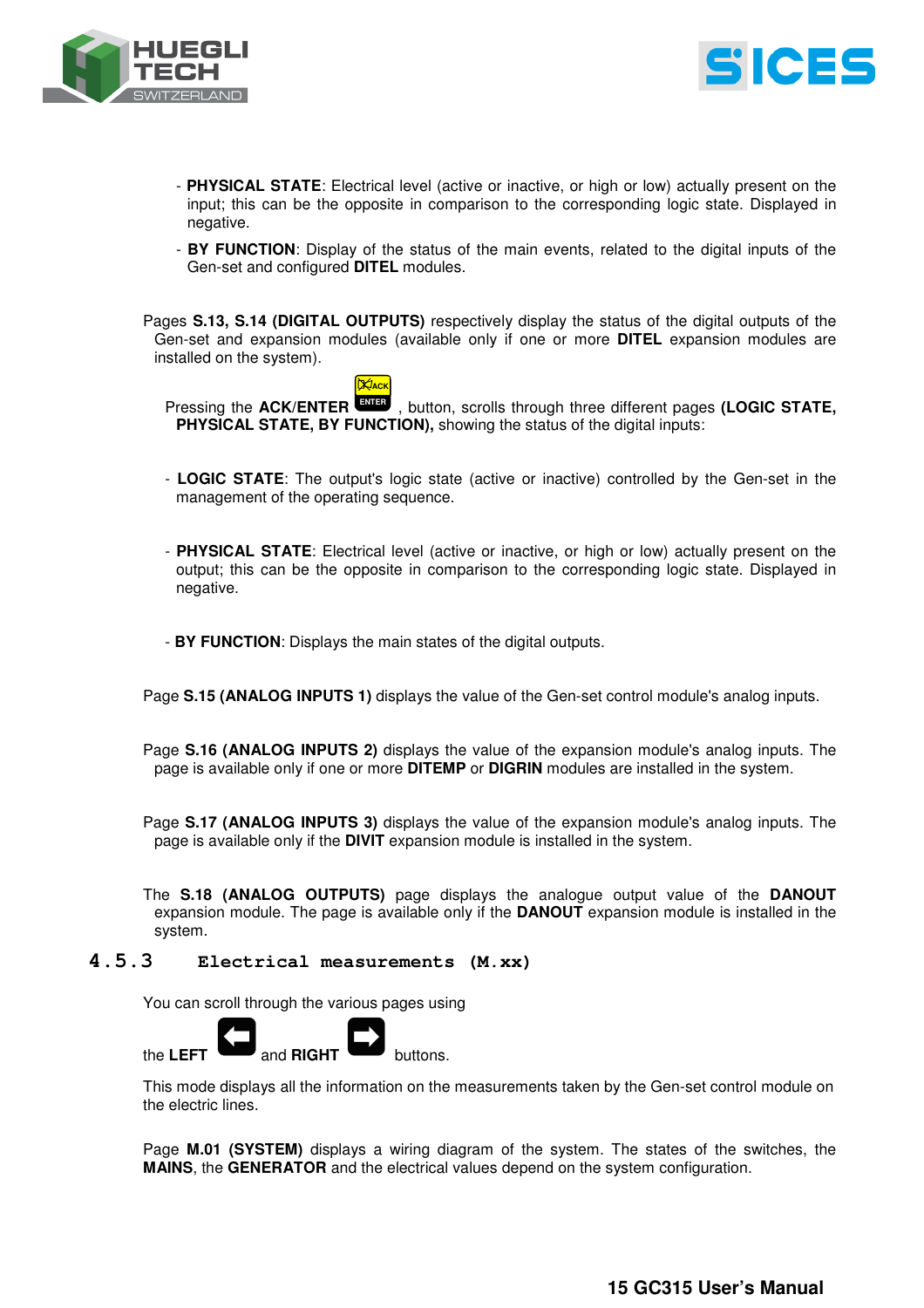



Page **M.02 (MAINS 1)** displays the main electrical values of the **Mains** (Phase to Phase Line voltages, Frequency and Rotation direction).

Page **M.03 (MAINS 2)** displays the main electrical values of the **Mains** (Phase to Neutral phase voltages, Neutral voltage and Rotation direction).

Page **M.04 (GENERATOR 1)** displays the main electrical values of the **Generator** (Phase to Phase Line voltages, Frequency and Rotation direction).

Page **M.05 (GENERATOR 2)** displays the main electrical values of the **Generator** (Phase to Neutral phase voltages, Neutral voltage and Rotation direction).

Page **M.06 (CURRENTS)** displays the phase currents of the **Generator**/**Load**, the negative sequence current, the auxiliary current, the neutral current and the differential current.

Page **M.07 (POWER VALUES 1)** displays the total power, the power factor, the power values and the phase power factor.

Page **M.08 (POWER VALUES 2)** displays the total reactive and apparent power, the total reactive and apparent phase power values.

Page **M.09 (ENERGY 1)** displays the **Load**/**Generator** partial energy counters (active and reactive energy), total energy (active and reactive energy).

Page **M.10 (ENERGY 2)** displays the **Load**/**Mains** partial energy counters (active and reactive energy), total energy (active and reactive energy). Available only if the configuration of the CT (Current Transformer) is set to **Load**

**INFORMATION!** *Some of the data is not displayed in mono-phase configuration.* 

#### **4.5.4 Engine measurements (E.xx)**

The engine related measurements are shown in this mode.

Page **E.01 (ENGINE 1)** displays the main values of the engine: Oil pressure (bar), Coolant temperature (°C) and engine speed (rpm).

Page **E.02 (ENGINE 2)** displays the starter battery voltage (V) and the fuel level (%).

Page **E.03 (COUNTERS)** displays the starter and hours of work counter (partial and total hours, load hours, Override and hours until the next maintenance).

 The number of pages displayed may depend on the type of engine (**J1939**, **MTU** or **without communication interface**).

Pages **E.04, E.05, E.06, E.07, E.08, E.09 (CANBUS 1...6)** (available only if the CANBUS configuration has been enabled) display the values acquired by CANBUS.

 $(i)$ **INFORMATION!***: The display of some parameters depends on the engine model used* 

#### **4.5.5 History logs (H.xx)**

In this mode, you can access the events and data recording.

A number and time/date stamp identify each record.

The number is shown in the first line of the multifunctional display with the total number of records.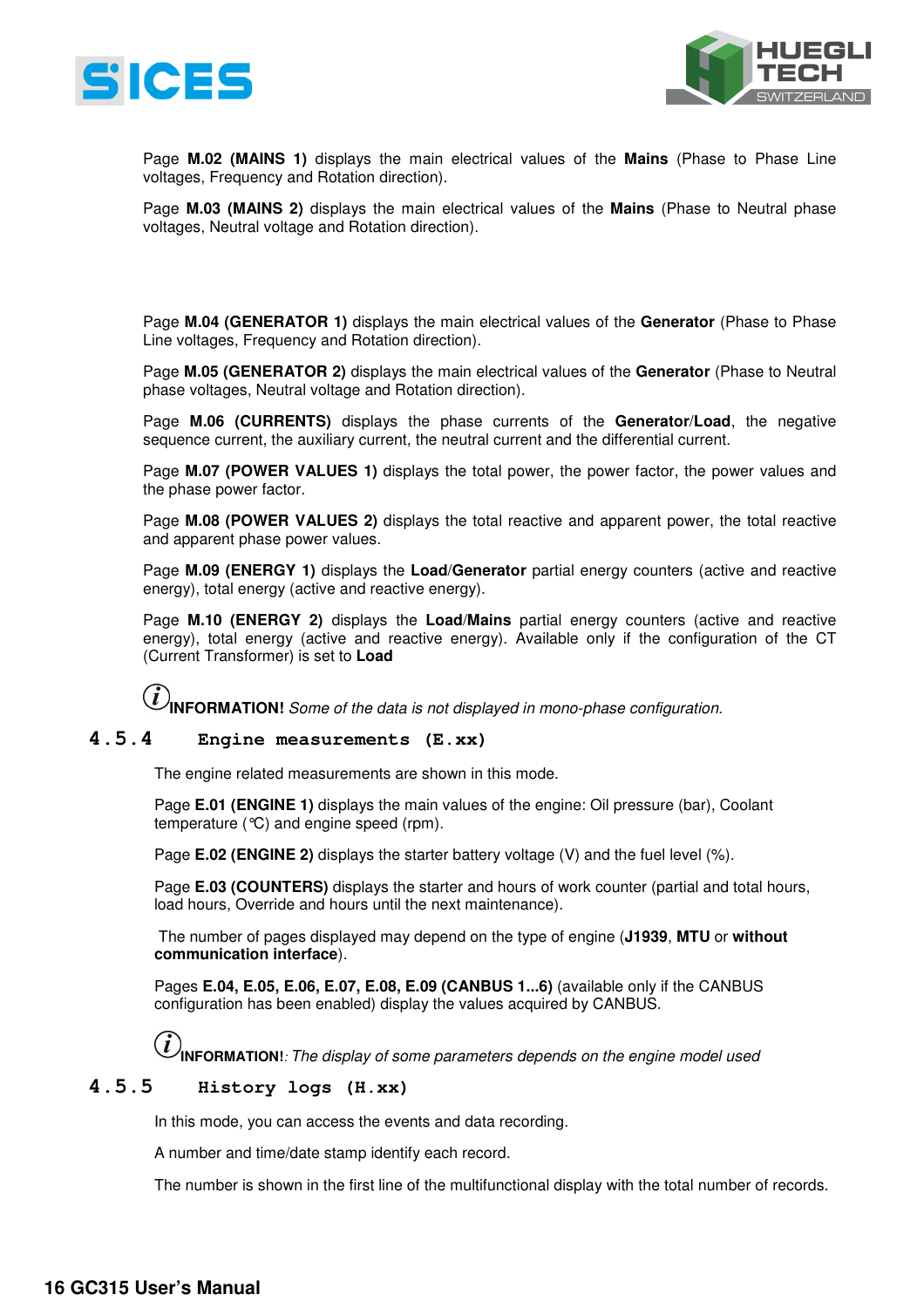



When the archive is full, a new record overwrites the old one; so the identification number may change in time.

 **ACK**

To activate the mode, press the **ACK/ENTER** button. A menu will guide you to the selection **ENTER** of the desired function.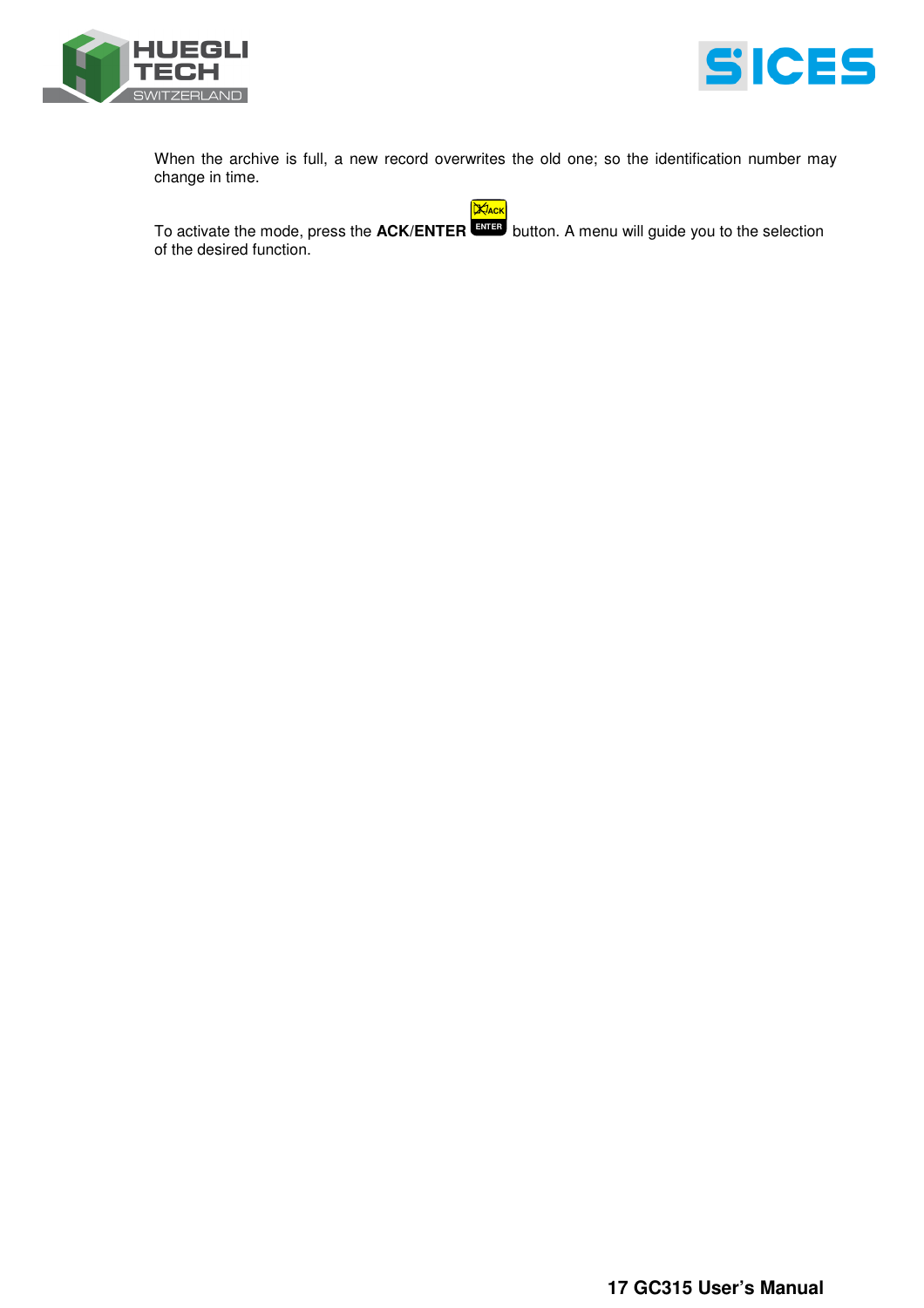



## **5 Operating principle**

Below are the components of a standard emergency system consisting of a public power line "**Mains**", a "**Load**" line (the load that you want to feed), a "**Generator**" line (**Generator** set with alternator and drive diesel engine), a control panel containing: a contactor **MCB** to manage the **Mains**, a contactor **GCB** to manage the **Generator**, a device **GC315** to control the engine and the electric lines concerned, an electronic board to adjust the speed of the engine, a battery trickle charger and a number of components to manage the auxiliaries (relays, fuses, terminals, etc ...).

The switching of the **Load** between the **Mains** and **Generator** and/or vice-versa, is enabled by contactors, mechanically and electrically interlocked, fed by the same line but controlled through the closing and/or opening by the device.



### **5.1 Off/Reset**

In this mode the **Load** is usually powered by the **Mains** with the **MCB** contactor closed. The supply of the **Load** is guaranteed all the time the **MCB** remains closed because it is fed by the same **Mains**. If a **Black out** occurs on the **Mains**, the **Load** will remain de-energized and the gen-set idle. The protections on the electrical measures and on the engine are disabled.

### **5.2 Manual**

In this mode the **Load** is usually powered by the **Mains** with the **MCB** contactor closed. The supply of the **Load** is guaranteed all the time the **MCB** remains closed because it is fed by the same **Mains**. The management of the switching between the **Mains** and **Generator** (**MCB** and **GCB** contactors), the starting and stopping of the **Generator** set are managed entirely by the operator.

The **MCB** contactor is opened after pressing the "**MCB**" button for at least 5 seconds if the **Generator** is not present and immediately if the **Generator** is present in the window (correct voltage and frequency). Closed, regardless if the **Generator** is present or not, immediately when the "**MCB**" button is pressed.

The **GCB** contactor is immediately closed and/or opened, only if the **Generator** is present and stable in the window.

In the event of **Black out** on the **Mains**, the operator must start the Gen-set and manage switching to guarantee the power supply to the **Load**.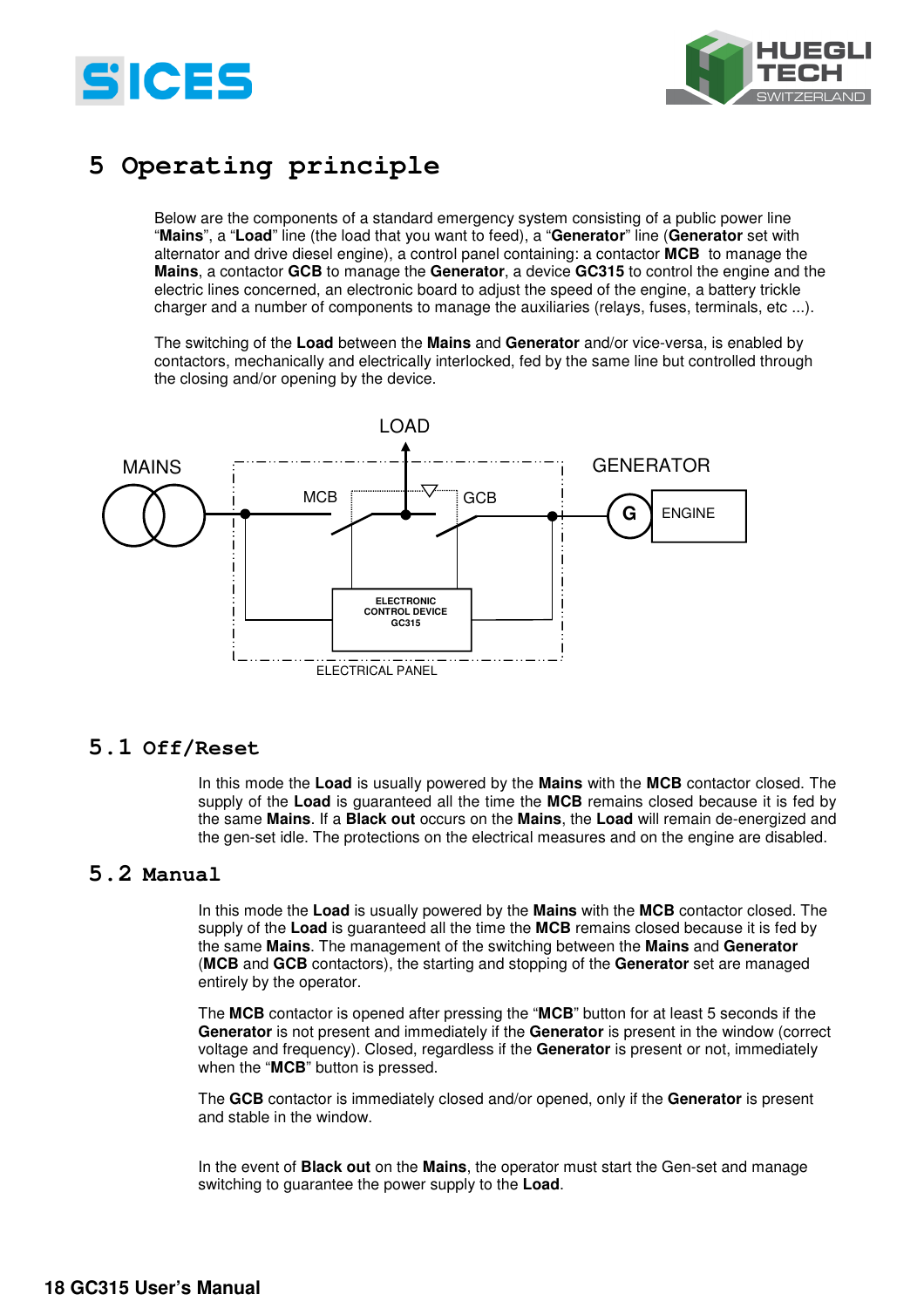



Before starting the sequence, check:

- 1) The **Mains** warning light "**MAINS LIVE**" is off or flashing and the **Load** warning light **"BUS LIVE"** is off.
- 2) **MCB** warning light On.
- 3) "**MAN**" mode warning light.

To perform manual switching sequence, proceed as follows:

- 1) Press and hold the "**START**" button until the engine starts. Repeat the starting operation if the engine does not start. The engine and machine alternator protections are active in this mode (oil pressure, coolant temperature, fuel level, over-speed, etc ...).
- 2) Wait for the **Generator** to reach the running voltage/frequency, "**GENERATOR LIVE**" light ON.
- 3) Press the "**GCB**" switching button and check that the "**GCB**" and "**BUS LIVE**" lights are ON.

The **Load** is now powered by the **Generator**. When the **Mains** returns after the **Black out** and/or the restoration of the fault, "**MAINS LIVE**" light ON, switching of the **Load** to **Mains** can be performed. It is the operator decision to keep the power supply from the **Generator**.

**INFORMATION!***: The switching of the* **Load** *to the* **Mains** *causes the* **Black out** *on the* **Load** *for the time necessary to correctly switch the contactors.*

Switching is enabled by pressing the "**MCB**" button. The **Load** is then powered again by the **Mains**. The gen-set will remain on until the "**STOP**" button is pressed by the operator.

## $(i)$

**INFORMATION!** *Ideally do not stop the Gen-set immediately after switching the* **Load** *to the* **Mains***, but leave it on for the necessary time for the engine to cool. To stop the engine, press the "***STOP***" button.* 

## **5.3 Automatic**

In this mode the main task of the device is to ensure the electrical power to the **Load** in any situation. To implement this task, the device continuously monitors the **Mains** for voltage/frequency faults, phase failure or phase unbalance.

#### • **Sequence with Mains present:**

If the **Mains** is within the normal values configured during installation, contactor **MCB** is closed and the **Load is** powered by the **Mains**. The Gen-set is inactive and contactor **GCB** is open.

#### • **Sequence with Mains blackout:**

If the values of the **Mains** are different from that configured during installation (e.g. in the event of a **Black out**), and therefore the **Load** is no longer correctly powered, the device will begin the starting sequence of the generator set. You have:

1) Engine start command: opening command of the **fuel solenoid valve** and/or command on the **actuator** and/or command **CANBUS J1939** to the engine **ECU** (with the maximum number of start attempts and duration of the command set by parameters configured). Activation of the lockout with acoustic warning if the engine has not started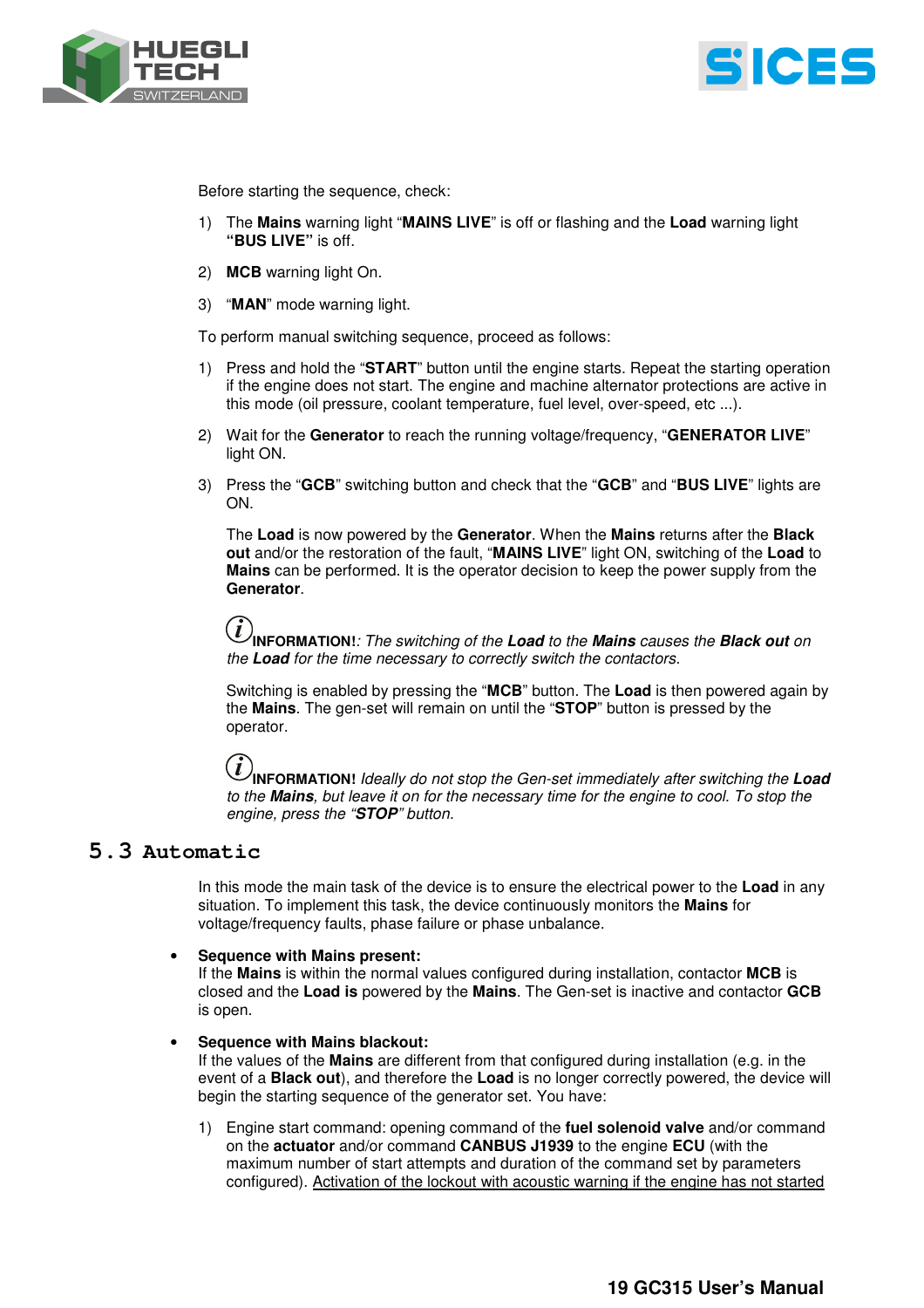



after the attempts.

- 2) Stand-by with voltage/frequency monitoring until the stable operating conditions of the **Generator** . Lockout activation with acoustic warning if after the set time the **Generator** has not reached the normal values for the switching of the **Load**.
- 3) Switching command between **MCB** and **GCB** with the consequent handling of the **Load** load on the **Generator**.
- 4) The generating set continues to supply power to the **Load**, monitors continuously the electrical values of the **Mains** and the **Generator**, checks that the engine protections are enabled and ready to intervene; all awaiting the return of the **Mains** voltage at the correct parameters.

#### • **Return of Mains power after Black out**

The **Load** line is powered by the **Generator** with **GCB** closed and **MCB** open, but the **Mains** is returning after the **Black out**. If the **Mains** is considered stable and within the tolerance (normal value), the device starts the **Mains** return sequence with the standard procedure.

1) Switching command between **GCB** and **MCB** with the consequent handling of the **Load** load on the **Mains**.



- 2) The generating set keeps running for the cooling phase of the engine (phase for the disposal of excessive heat). Once the engine has cooled, shut-down is enabled through the closure of the **fuel solenoid valve** and/or the command on the **actuator** and/or the **CANBUS J1939** command to the engine **ECU**.
- 3) The **Load** is powered from the **Mains** with **MCB** closed. The **Generator** set is idle with the **GCB** open, ready for any new operation.

#### $\boldsymbol{l}$ **INFORMATION!***: The operating sequence described above is generic and in some cases may not correspond to the one implemented in your system For further information, please contact your installer/Manufacturer.*

### **5.4 Test**

The sole purpose of the "**TEST**" sequence is that of testing the **Generator** set in order to check the operating condition in preparation for a possible emergency situation (e.g. a **Black out**) and to periodically keep the mechanical parts efficient and lubricated. The **TEST** sequence can be scheduled and executed automatically by the Gen-set control module and periodically with a programming schedule, or manually by means of the operator panel. To activate the manual sequence, the device must be in the "**AUTO**" mode. Pressing the "**START**" button in this mode activates the **Generator** set for the "**TEST**" sequence.

- 1) The "**AUTO/TEST**" light flashes indicating that the "**TEST**" mode has been acquired.
- 2) Engine start command (number of attempts, time of the attempt). Opening command of the **fuel solenoid valve** and/or command on the **actuator** and/or **CANBUS J1939** command to the engine **ECU**.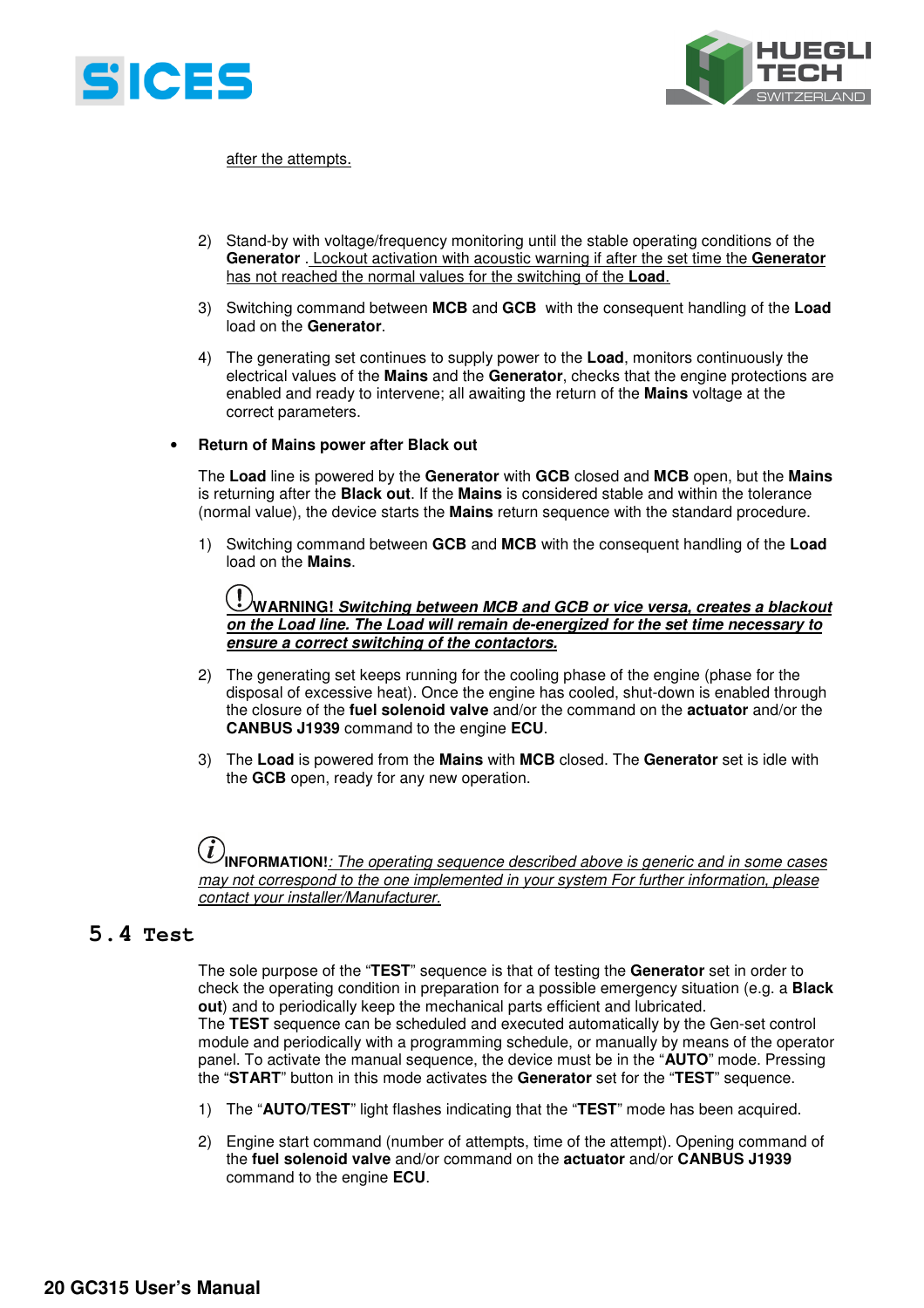



Activation of the lockout with acoustic warning if the engine has not started after the attempts.

- 3) The "**GENERATOR LIVE**" light ON indicates the correct voltage/frequency of the **Generator**.
- 4) The engine stays on without switching between contactors **MCB** and **GCB**.
- 5) The operator decides if to stop the "**TEST**" by pressing the "**START**" button again.
- 6) **WARNING! Pressing the "STOP" button during the test activates an alarm which prevents the restart of the engine, which can only be reset in the "OFF RESET" mode.**
- 7) The "**AUTO**" light remains ON and the engine stops; the stop is controlled by the opening of the fuel solenoid valve and/or the command on the actuator.

**INFORMATION!** *If a fault occurs on the* **Mains** *during the "***TEST***" phase, causing the automatic activation of the* **Generator***, the operating mode independently passes from "***TEST***" to automatic "***AUTO***". When the* **Mains** *returns, the mode remains in "***AUTO***".* 

The "**TEST**" sequence does not foresee the load test with switching from the **Mains** to the **Generator** so as not to cause an unnecessary **Black out** on the **Load**. However, it is possible that your system has been configured to handle the load in "**TEST**" (parameter P.0222).

**INFORMATION!***: The operating sequence described above is generic and in some cases may not correspond to the one implemented in your system For further information, please contact your installer/Manufacturer.*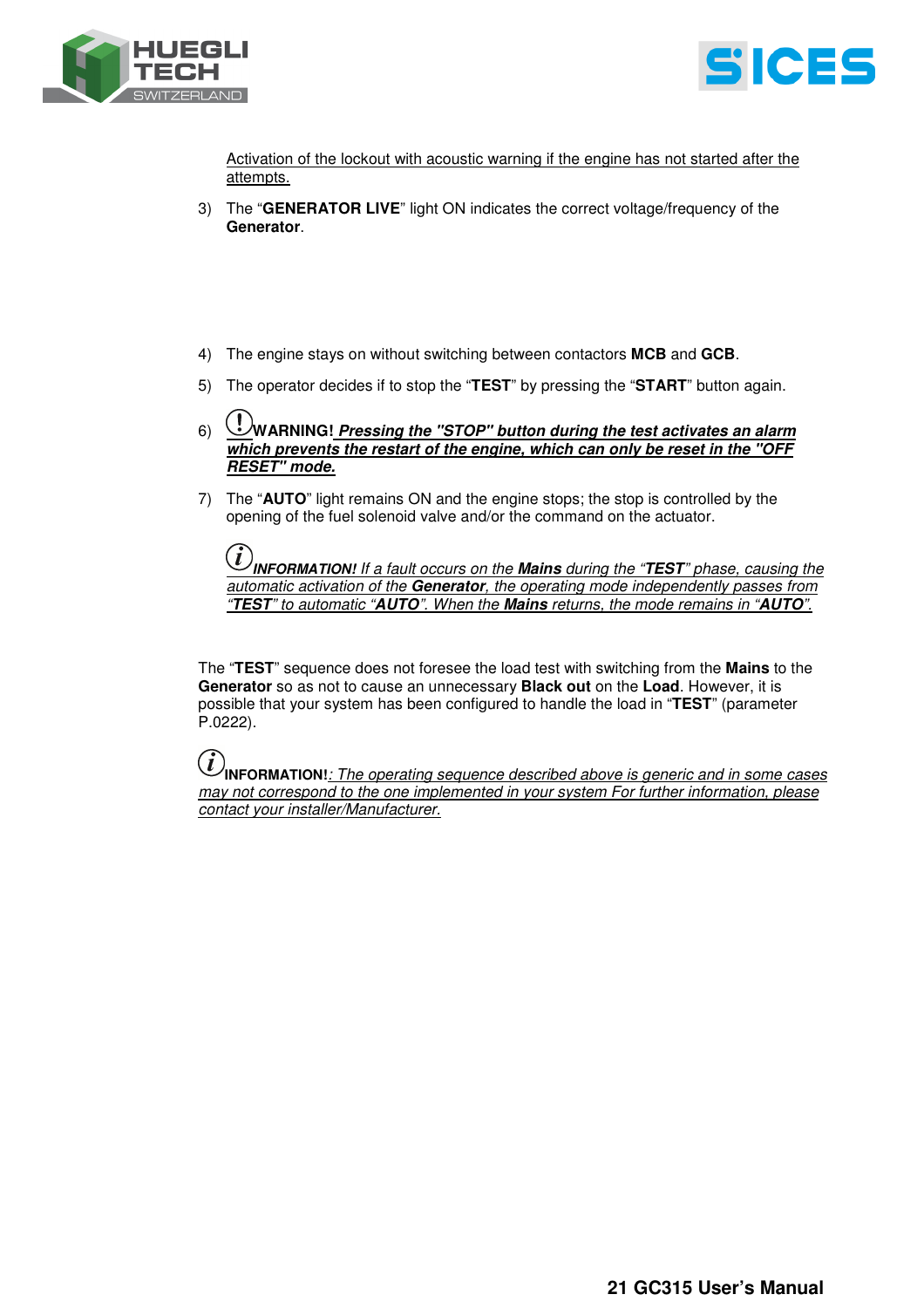



## **6 Special setting**

## **6.1 Selecting the language**

The Gen-set control module can display the texts in various languages. To select a language different from that set, view the screen **S.06 (GEN-SET)** using the navigation

**ACK**

buttons. To change the **LANGUAGE** press **ACK/ENTER** : the square brackets [ ] will start  **ENTER**

flashing. Use the **UP** and **DOWN** buttons to display the available LANGUAGES, then  **ENTER ACK**

press **ACK/ENTER** to confirm or **Esc/SHIFT** to cancel the changes.

## **6.2 Date/Time setting**

The device includes an internal clock/calendar used primarily for the functions:

- Weekly working hours of the generator set.
- Calendar for the scheduled "**TEST**".
- Recording of events with date and time in the history logs.

The calendar/time setting is possible in all operating modes: "**OFF/RESET**", "**MAN**", "**AUTO**" or "**TEST**".

To update the time and/or date of the device, enter the **"4.7.1 Date – Time"** menu.



To return to the start menu, press the **Esc/SHIFT** button consecutively.

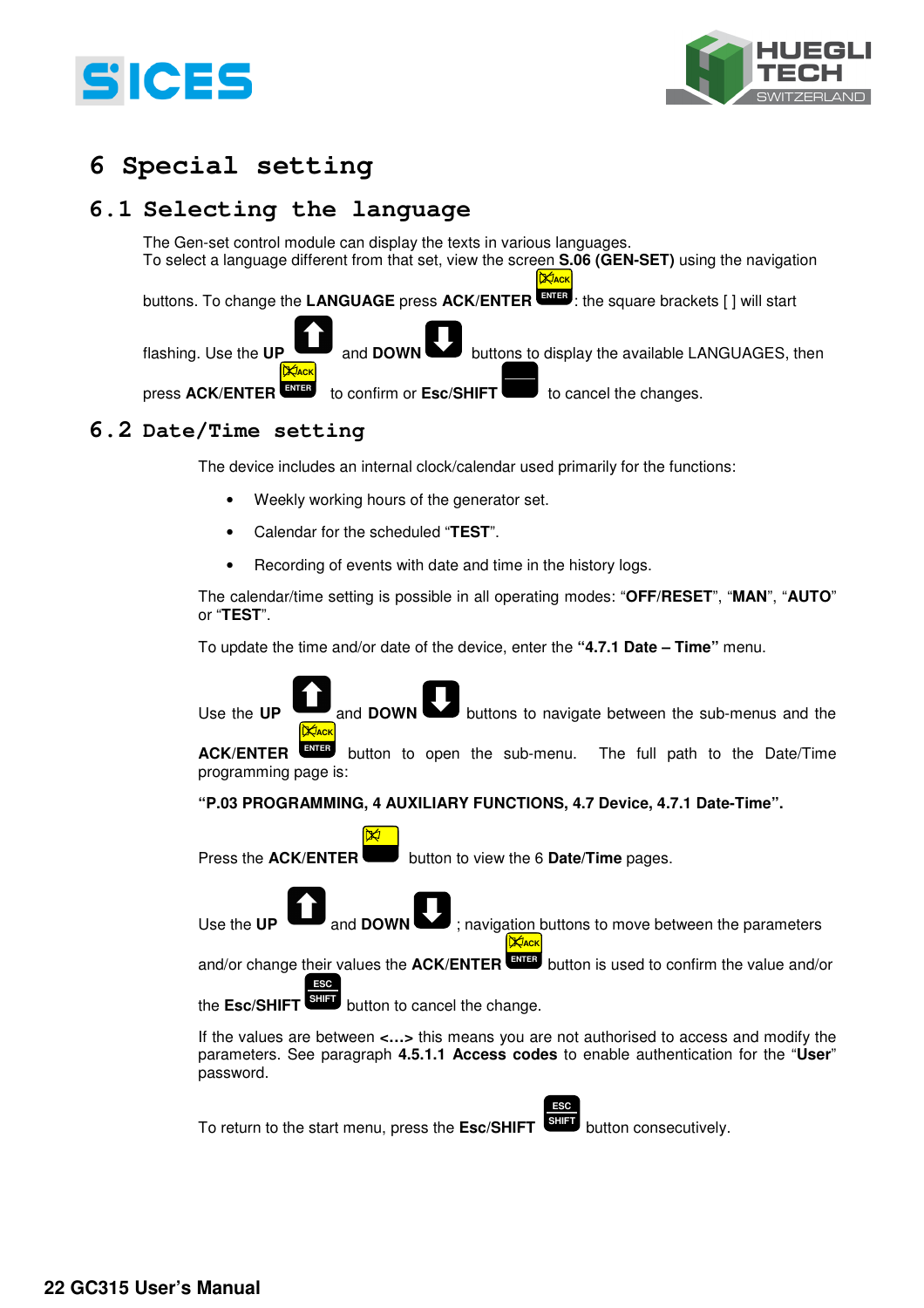



Fuel pump (if present on the system)

Gen-set implements the full management of the fuel pump, to pump fuel from the storage tank to the tank on the generator. The pump can be managed automatically or manually using the controls on the front panel.

## **6.3 Select function**



**INFORMATION!***: The second option (***MANUAL-ON***) can be disabled by the Gen-set control module in relation to the fuel level (the pump can not be started with a full tank).* 

 *Warning: With the fuel pump warning active, the command mode is automatically set to "0- MANUAL-OFF".* 

**This document is owned by S.I.C.E.S. S.r.l. All rights reserved. S.I.C.E.S. S.r.l. reserves the right to modify this document without prior notice.** 

**S.I.C.E.S. S.r.l. has made any effort to ensure that the information herein provide are correct; in any case Huegli-Tech AG does not assume any liability for the use these information.**